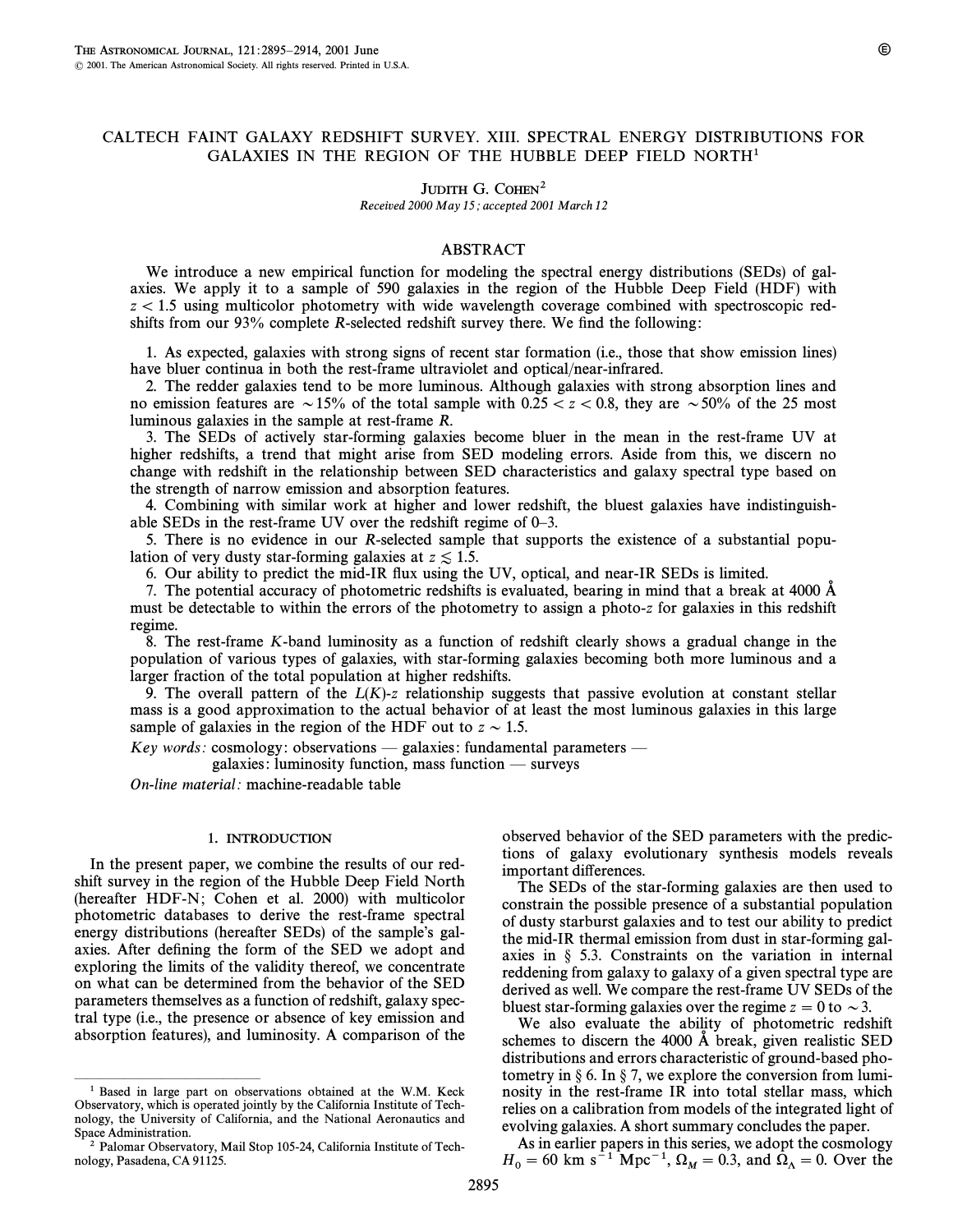redshift interval of most interest, a flat universe with  $\Omega_{\Lambda} =$ 0.7 and a Hubble constant of  $H_0 = 67$  km s<sup>-1</sup> Mpc<sup>-1</sup> gives galaxy luminosities very close to those derived below.

## 2. SAMPLE OF GALAXIES

We have recently completed an extensive redshift survey in the region of the HDF-N. The survey is magnitudelimited with a selection at R, and objects are observed irrespective of morphology. Redshifts have been obtained for more than 92% of the objects in the HDF-N (Williams et al. 1996) with  $R < 24$  and for more than 92% of the objects within a circle whose diameter is 8' centered on the HDF-N with  $R < 23$ . The redshift catalog, presented and described in detail in Cohen et al. (2000), contains 671 entries. Hogg et al. (2000; hereafter H00) present a four-filter photometric catalog for the region of the HDF-N, including the flanking fields, with images in  $U_n$ , G, and R contributed by C. Steidel, and it is their R catalog that was used to define the samples and it is their  *catalog that was used to define the samples* for the redshift survey.

Appendix A gives an update to this survey with a total of 58 new redshifts, including five in the HDF-N itself. With this addition, the completion of the redshift sample in the HDF-N itself to  $R \le 24$  is now 95%, while the completion in the flanking fields to  $R < 23$  is now 93%.

Here we use only the sample of galaxies with  $0 < z < 1.5$ , eliminating the Galactic stars, the two broad-lined AGN with  $z < 1.5$ , and the higher redshift ( $z \sim 3$ ) objects,<sup>3</sup> leaving 590 galaxies. We do this since our ground-based photometry is measuring largely the rest-frame UV for  $z \sim 3$ galaxies and does not provide enough coverage in the infrared to yield an adequate determination of rest-frame optical SEDs.

The rest-frame UV is very poorly determined in the nearest galaxies with  $z < 0.25$  when photometry is limited to ground-based photometry without access to space-based mid- and far-UV observations. Hence, they are eliminated in the rest of this paper. Although SEDs are determined and tabulated for galaxies with  $z < 0.25$  here, we will use in the subsequent discussion the sample of galaxies restricted to the range  $0.25 \, < z \, < 1.5$ , which contains 552 galaxies, of which 107 are in the HDF-N itself.

The results presented throughout this paper are robust to the elimination of the fainter galaxies in the HDF-N, where the sample is deepest.

### 2.1. Redshift Ranges

The present sample of galaxies in the region of the HDF-N, with  $0.25 \le z \le 1.5$  and SEDs considered to be reliable, contains 519 galaxies, of which 105 are in the HDF-N itself.<sup>4</sup> These are divided into four redshift ranges: " low"  $(0.25 \le z < 0.5)$ , "mid"  $(0.5 \le z < 0.8)$ , "high"  $(0.8 \le z \lt 1.05)$ , and "highest"  $(1.05 \le z \le 1.5)$ . In the highest redshift range, the assignment of galaxy spectral classes is less accurate (see the discussion in Cohen et al. 1999a), and the redshift completeness is a†ected by the fact that the intrinsically strong  $\lceil$  O II] 3727 Å emission line is shifted into the region beyond  $7500 \text{ Å}$ , where strong nightsky emission lines make detection of faint emission lines from distant galaxies more difficult.

#### 3. DERIVATION OF THE SEDs

The derivation of the SED for a galaxy requires a set of photometric measurements for the object with  $N$  filters, a set of effective wavelengths and flux zero-point calibrations for the filters, and a model for fitting the SED. Our goal is an overall characterization of the SED suitable for the determination of luminosity functions, given the fact that we are dealing, to a large extent, with ground-based photometry of faint galaxies.

We are trying to obtain a set of redshift-independent parameters, characterizing the rest-frame SED of a galaxy from a set of observations made at filter bandpasses fixed in the observed frame. We would like to be able to use our SED model parameters to predict Ñuxes of galaxies from 2400 Å to 2.2  $\mu$  in the rest frame over the redshift range  $0.25 \le z \le 1.5$  with an accuracy of 25% (0.1 dex).

The complexity of the SED model to be used here is restricted by the limited photometry available for these objects, both in terms of accuracy for these faint galaxies and wavelength sampling. Were we dealing with Hubble Space Telescope  $(HST)$  data only (for the same set of filters) or with much brighter galaxies, a much more sophisticated approach, such as that of Budavári et al. (2000), would be justified.

#### 3.1. Sources of Photometry

Since the catalog of H00 was used to define the sample for the redshift survey of Cohen et al. (2000) and since it provides four-filter photometry  $(U_n, G, R, \text{and } K_s)$  for the entire sample, we adopt it as the primary photometric source. The sample, we adopt it as the primary photometric source. The H00 photometry is consistent to within the uncertainties with the more accurate photometry of Williams et al. (1996) for objects in the HDF-N itself for the optical colors. In the flanking fields around the HDF-N, we supplement the photometric database of H00 with the I and K measurements of Barger et al. (1999). We used primarily I from Barger et al. (1999) to fill in gaps in the wavelength coverage of H00. For the faintest objects (in the infrared) in the flanking fields, we used  $K$  as well, since the limiting magnitude of the Barger et al. (1999) database is fainter at  $K$  than that of H00. The  $U$ ,  $B$ ,  $V$ , and  $R$  bands of Barger et al. are used to supply added confidence in the  $U_n$ , G, and R photometry of  $H_0$ . Thus, for an object in the flanking fields, there is a H00. Thus, for an object in the flanking fields, there is a maximum of 10 observations, with two independent measurements for three colors  $(U, R, and K)$ , hence seven distinct filter bandpasses.

Within the HDF-N, in addition to the photometric catalog of H00, we also use the  $I, J, H$ , and  $K$  photometry of Fernández-Soto, Lanzetta, & Yahil (1999). Their catalog is based on the HST images of the HDF-N with the F814W filter for  $I$  and on their analysis of IR images of the HDF-N from KPNO described in Dickinson (2000). The red end of the SED is thus better determined for galaxies in the HDF-N itself because of the existence of the  $J$  and  $H$  photometry and the very high quality of the F814W HST images compared with ground-based I images.

The H00 and Fernandez-Soto et al. (1999) photometric databases appear to be consistent with each other. They both use the SExtractor code (Bertin & Arnouts 1996) for object selection, and both have a scheme to handle extended objects, yet still preserve accuracy for the smallest and faintest galaxies. The unpublished photometry of Barger et al. (1999) treats the extrapolation to the total magnitude of

ÈÈÈÈÈÈÈÈÈÈÈÈÈÈÈ <sup>3</sup> The two AGNs with  $z < 1.5$  are sometimes included in the figures.

 $4$  In  $\S$  3.8, we find that 33 of the galaxies have SEDs not considered to be reliable.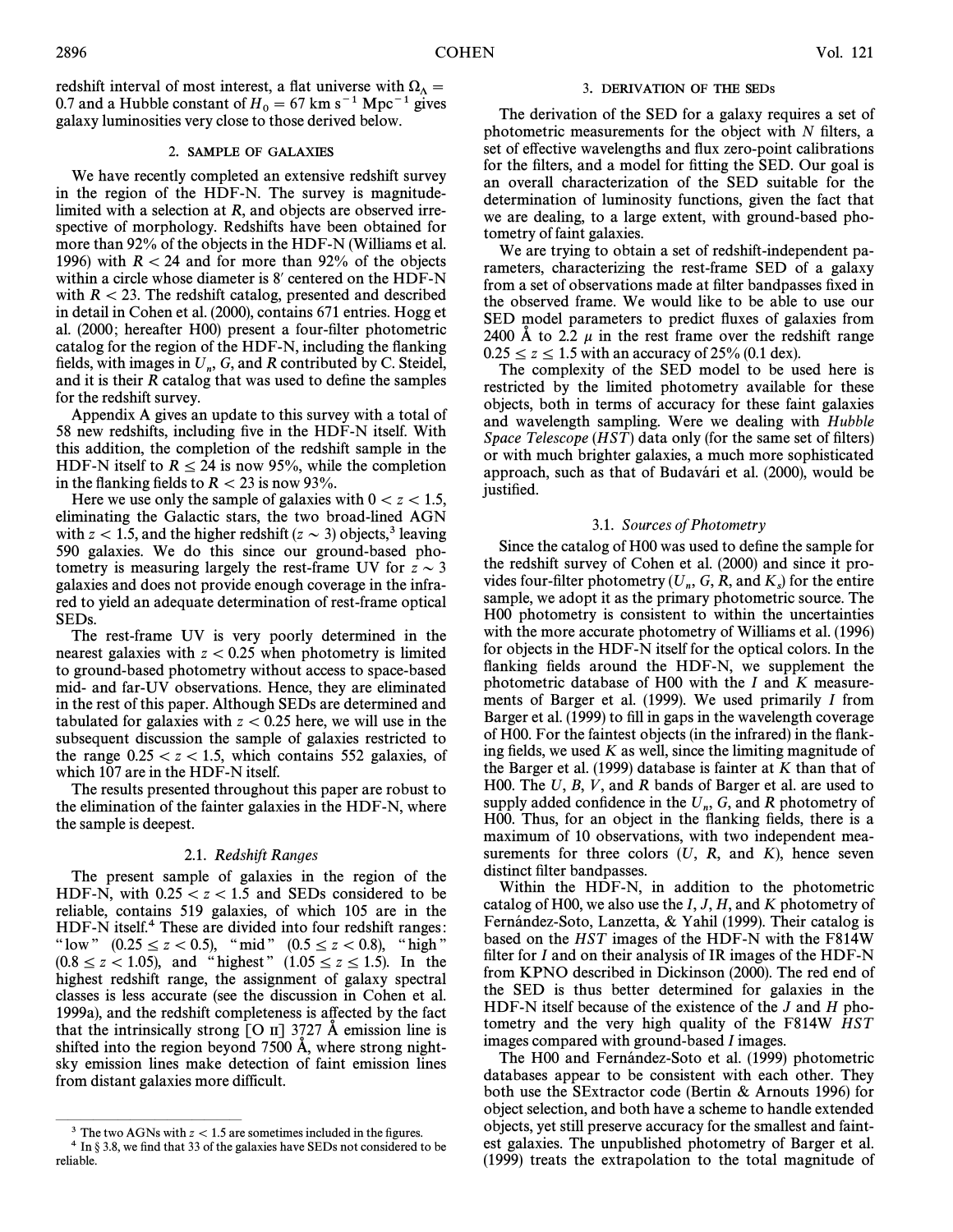extended objects differently from the procedure adopted in H00.

We have adopted a single effective wavelength for each filter for all objects, irrespective of their spectral indexes, ignoring any dependence of  $\lambda_{\text{eff}}$  on the color of the object. This is a reasonable assumption given the precision of our photometry for faint objects and the desired precision of the SED indexes to be derived. The effective wavelengths of the various filters are given in Appendix B.

Once the effective wavelengths were defined, the zero points of the observed flux,  $f_v$ , for the Vega-relative phol tometry were taken from Fukugita, Shimasaku, & Ichikawa (1995). The HDF-N photometry of Fernández-Soto et al. (1999) is already presented in the form of observed Ñux per unit frequency  $f_v$ .

A small extinction of  $E(B-V) = 0.012$  mag was adopted based on the maps of Schlegel, Finkbeiner, & Davis (1998); appropriate corrections were applied to each filter.

Our photometric database covers  $U$  through  $K$  in the observed frame. The red end of this corresponds to 0.9  $\mu$  in the rest frame of the highest redshift considered here and to  $\sim$  1.3  $\mu$  for a more typical  $z \sim 0.7$  galaxy. Prediction of fluxes in the rest frame redward of 0.9  $\mu$  requires trusting the parametric form of our adopted SED model described below for the highest redshift galaxies in the sample.

#### 3.2. Dual Power-Law Model for the SEDs

We initially adopted the same form for SEDs as Cohen et al. (1999a), namely, we assume that the emitted luminosity per unit frequency in the rest frame over the wavelength regime 0.2–1.6  $\mu$  can be represented by a power law whose index may change at 4000 Å. Thus  $L_v$ , with units of watts has been assumed to be  $\Delta v = \pi v$  with an index in the per hertz, is assumed to be  $\sim v^{-\alpha}$ , with an index in the region redward of 4000 Å (in the rest frame), denoted by  $\alpha_{IR}$ ,<br>and an index in the rest-frame LIV of  $\alpha$ . Three parameters and an index in the rest-frame UV of  $\alpha_{UV}$ . Three parameters are required to characterize each SED. We refer to this as are required to characterize each SED. We refer to this as the 2p SED model.

Several tests of the validity of this model have been made to establish the wavelength range over which it can represent galaxy SEDs with the requisite degree of precision. Both SEDs from calculations of the integrated light of evolving galaxies and SEDs interpolated from spectrophotometric and broadband photometric observations of nearby galaxies have been used in these trials. In the first test, we fit the galaxy evolution models of Poggianti (1997), using the filter transmission curves for the set of filters for which photometric catalogs exist in the region of the HDF-N. Figure 1a illustrates SEDs from Poggianti (1997) of a local elliptical, Sa, and Sc galaxy (denoted as the standard set of test SEDs) observed at  $z = 0.6$ . The observed filter bands are the large filled circles plotted at their appropriate rest wavelengths. While the spectral region beyond the 4000 A break for all the models from Poggianti  $(1997)$ that were examined is well represented by a single power law with deviations never exceeding 0.1 dex, the 2p model systematically predicts too much flux beyond 1.7  $\mu$ .

Tests of the 2p model were also carried out with galaxy SEDs predicted from Worthey (1994) and a set of SEDs of nearby galaxies of various morphological types constructed by G. Neugebauer (2000, private communication), based on



FIG. 1.—(a) The SEDs of  $z = 0$  elliptical, Sa, and Sc galaxies from Poggianti (1997), shown as the curves, are observed at a redshift of 0.6. The resulting filter bands are indicated by the large filled circles. The 2p SED model is then fit to this set of filter data, and the UV and IR fit for each of the three SEDs is shown as a straight line. (b) Same as  $(a)$ , but using the sBB SED model. The best fit is shown by small filled circles for the sBB function and a solid line for the power law in the UV.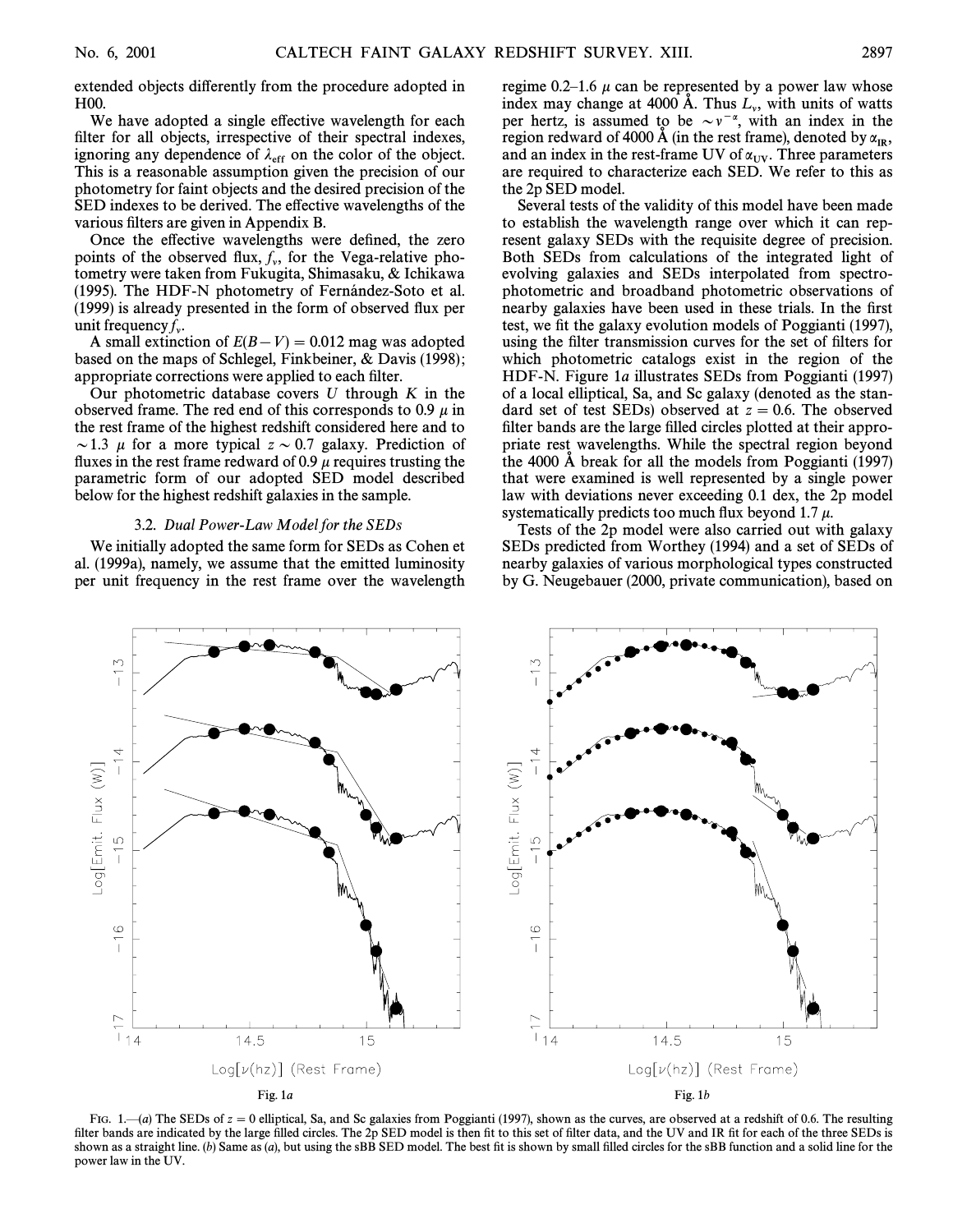observations in the UV and optical assembled by Coleman, Wu, & Weedman (1980), and supplemented with broadband IR photometry from Aaronson (1978) and Frogel et al. (1978). In all cases, the 2p SED overpredicts the Ñux in the near-IR.

We compare the predicted flux at an observed wavelength of 3.2  $\mu$  from our SED model with those galaxies in the HDF-N with detections at that wavelength from Hogg et al. (2000a). Given the typical redshift of these galaxies of  $z \sim 0.5$ , these observations have a typical rest wavelength of 2.1  $\mu$ . Again, the 2p model for the SED overpredicts the observed Ñux for the nine galaxies with detections by about a factor of 2.

This deviation in the near-IR between the power law and the galaxy flux presumably largely arises because one is then well into the long-wavelength tail of a blackbody distribution, in which even for T as low as 4000 K,  $f_{\lambda}$  is no longer rising rapidly with  $\lambda$ .

In the UV, the high spectral resolution of the Poggianti model grid demonstrates the existence of a different possible concern. Many of Poggianti's models show  $f_{\lambda}$  falling shortward of the 4000  $\AA$  break and then rising again as flux from the youngest and hottest stars begins to contribute substantially. This curvature obviously cannot be reproduced well by a single power-law flux in the UV. These tests demonstrate that the 2p model SED is, at best, marginally adequate for our purposes.

#### 3.3. New Empirical Model for Galaxy SEDs

To avoid the difficulties of the 2p SED model described above, we have developed a new model for galaxy SEDs. One natural way to introduce the desired curvature in the optical and near-IR spectra region is to replace the power law with a blackbody function. However, the peak of the Planck function itself is too narrow to give a good fit to actual galaxy SEDs, as one might expect for a composite stellar population containing stars with a range of effective temperatures. The empirically determined function we adopt as our SED model, which provides a simple but versatile parameterization of galaxy SEDs with parameters that are physically motivated, has a mathematical form that we denote as a "stretched blackbody" (henceforth sBB). We apply the  $sBB$  function to fit the optical/near-IR, while we retain a power-law fit to the UV.

A wavelength  $\lambda_m$  is specified as the wavelength at which the fit function changes. The "stretched wavelength,"  $\lambda_s$ , corresponding to a rest-frame wavelength  $\lambda_0$ , is then defined as as

$$
\lambda_s = \lambda_m + (\lambda_0 - \lambda_m)/f
$$

for  $\lambda_0 \ge \lambda_m$ , where f is the stretch factor. To evaluate the  $\beta_{\text{BR}}$  Planck function the stretched wavelength is converted  $m_0 \geq m_m$ , where f is the stretch latter. To evaluate the sBB Planck function, the stretched wavelength is converted to a frequency in the usual way,  $v_s = c/\lambda_s$ , and then used in the calculation. This applies to both the  $v^3$  and exponential part of the Planck function, as well as the  $\nu$  multiplier required to obtain luminosities. The temperature used in the Planck function is denoted as  $T(sBB)$ . The details of the fitting procedure are given in Appendix C.

It is important to note that in this model, unlike in the 2p SED model, the flux at  $\lambda_m$  from the red fit and the blue fit is not automatically constrained to be the same. This offers the possibility of direct measurement of the  $4000 \text{ Å}$  break, which in cool stars is due to enhanced absorption by metal lines and in hotter stars by the Balmer jump. An sBB fit thus

has four parameters,  $\alpha_{UV}$ ,  $T(sBB)$ , the blue-side luminosity, and the red-side luminosity, both at  $\lambda_m$ . As described in Appendix C, depending on the number and distribution with wavelength of the available filter bandpasses (i.e., photometric catalogs), the two luminosity parameters are not always independent.

There are two constants in a sBB fit,  $\lambda_m$  and the wavelength stretching factor  $f$ . Their values were determined by optimizing  $\chi^2$  when a sBB fit was applied to the standard test set of Poggianti's (1997) local galaxy SEDs observed at  $z=0$  and  $z=0.6$ . The resulting choices adopted hereafter for sBB fits are  $\lambda_m = 4050$  Å and  $f = 1.6$ .

Figure 1b shows the sBB fit to the set of standard test SEDS, i.e., the same SEDs as are shown in Figure 1a. The sBB fit solves the problem of overpredicting the rest-frame flux at  $K$ , and with only one extra parameter, the  $sBB$ model shows a much better fit overall to predicted galaxy SEDs, as well as allowing a measurement of the 4000 A break.

### 3.4. Stability of the SED Parameters with Redshift

The model SED must measure the same values for its parameters, irrespective of the redshift of a galaxy. Otherwise, the flux cannot be predicted reliably at a fixed rest wavelength. This is particularly difficult at K, since we are then extrapolating beyond the rest-frame wavelength range of the available photometry for  $z > 0$ . As pointed out by the referee, the 2p SED model fails this test. Figure 2 shows the output parameters from this model,  $\alpha_{UV}$  and  $\alpha_{IR}$ , applied to the set of standard local test SEDs as the redshift of obserthe set of standard local test SEDs as the redshift of observation is varied from 0 to 1.5. (The dependence of  $\alpha_{\text{UV}}$  in the region  $z < 0.25$  should be ignored; see § 2.) Note the large changes in output parameters for the 2p model SED as the redshift at which the galaxy is observed is varied.

This translates into predictions of flux using the 2p SED model that are, at the extremes of the rest-wavelength range covered, so di†erent from those of the actual SED that our accuracy tolerance is grossly exceeded. Figure 3 shows the deviation from the fluxes of the standard test set of local SEDs predicted by the 2p SED model as the observations are carried out over the redshift range of interest, from  $z=0$ to 1.5. Results at four rest wavelengths, the two wavelength extremes of our range, 2400 Å and 2.2  $\mu$ , and at two intermediate wavelengths, 4350 and 7900 Å, are illustrated. As expected, the ability of the 2p SED model to predict the flux at the extreme ends of the wavelength range is poor, although in the central part of the wavelength range, it is reasonably good.

Figures 4 and 5 show the equivalent tests applied to the sBB model. Note that Figures 3 and 5 are directly comparable; the same rest wavelengths, axis scales, and plot symbols are used in both cases. We see that the predictive ability of the sBB fit is quite good; over the full redshift range  $0 \lt z \lt 1.5$ , the rest-frame flux at K is predicted to within  $\pm 0.1$  dex (our required tolerance), while the restframe flux at  $2400 \text{ Å}$  is predicted almost as accurately for  $0.25 < z < 1.5$ .

At this point, with the sBB fits, the worst remaining problem is now in the rest-frame UV (see Fig. 4). The overall trend toward measuring a bluer  $\alpha_{\text{UV}}$  as z increases, particularly for the Sa and Sc SEDs, is probably due to an attempt to fit a curved SED that is "convex upward" as the contribution from younger stars increases and changes the curvature. In spite of this, we note that the Ñux prediction of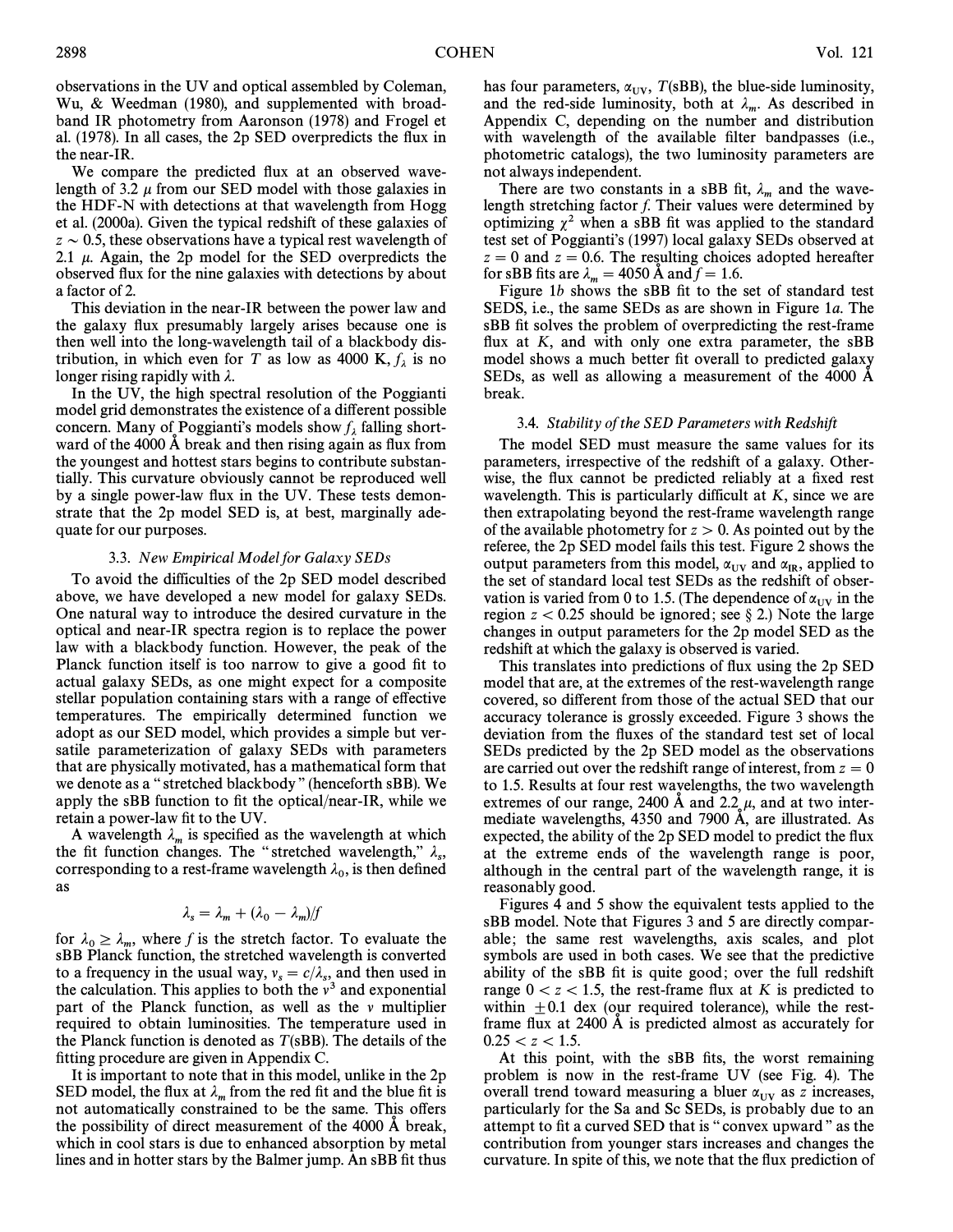

FIG. 2—UV and IR power-law indices found from the 2p model of galaxy SEDs shown for the standard test set of local SEDs (those of Fig. 1). The redshift of observation ranged from  $z = 0.0$  to 1.5. Open circles denote the track of the SED parameters determined for a local elliptical galaxy SED, filled circles show that of a local Sa, and stars show that of a local Sc galaxy. The vertical line in  $(a)$  reminds us that the UV fit is not considered valid in the region of  $z < 0.25$ .

the sBB model at  $2400 \text{ Å}$  shown in Figure 5 is still close to or within our tolerances.

These tests have been repeated for the sBB model, omitting the  $J$ - and  $H$ -band coverage, as occurs in the flanking fields of the HDF-N, in contrast with the HDF-N itself, where  $J$  and  $H$  photometry is available. The sBB fits are still very good and remain within the specified tolerance until  $z > 1.1.$ 

### 3.5. Final Comments on the SED Models

Extrapolation beyond rest-frame K or blueward of 2400  $\AA$ of our adopted form for galaxy SEDs is not appropriate. Additional data on the 1.5–5  $\mu$  SEDs of nearby galaxies at better spectral resolution than is provided by standard broadband IR photometry would be helpful for improving the accuracy of galaxy synthesis models in the near-IR.

### 3.6. Reddening

We have tried adding additional reddening to the SEDs of local galaxies, both observed and synthesized from models. As one might expect, an additional reddening of  $A_V = 1$  mag, with the standard Galactic extinction curve, produces an increase in  $\alpha_{UV}$  of  $\sim$  2 and an increase in  $\alpha_{IR}$  of  $\sim$  0.5. The fit over the wavelength range of interest is degraded, although not beyond the limit of acceptability, until the additional  $A_V$  reaches 2 mag. As we will see later, the range of the indexes  $\alpha_{UV}$  and  $\alpha_{IR}$  within each galaxy spectral type is sufficiently small that a range in reddening within each galaxy spectral type significantly exceeding  $\sigma(A_V) = 1$  mag can be ruled out. However, a much larger<br>range in reddening can be tolerated if it is graver than the range in reddening can be tolerated if it is grayer than the

standard Galactic extinction curve, and has, for example, the form advocated by Calzetti (1997).

#### 3.7. Construction of the SEDs

The SEDs for the galaxies in the region of the HDF-N were constructed by calculating, for each filter bandpass for which photometry exists, the quantity  $vL_v = 4\pi D_L^2 v f_v =$ <br> $\frac{1}{2}$ . Where y is the observed frequency and y is the when photometry cases, the quantity  $v_{\mu} = mc_L v_{\mu}v_{\mu} =$ <br>  $v_{\mu}$ , where v is the observed frequency, and  $v_0$  is the<br>
rest frame frequency (D) is the luminosity distance in our rest-frame frequency  $(D_L)$  is the luminosity distance in our adopted cosmology). We then shift the observed effective wavelengths into the rest frame. For each galaxy, a plot was made of the raw SED that was then inspected manually. For about 10% of the objects, one deviant point, presumably corresponding to one bad measurement, was adjusted. In addition, the difference in large aperture extrapolation between the H00 and Barger et al. data sets had to be removed. Our magnitude zero point is based on that of H00.

A fit to the set of N values of  $vL<sub>v</sub>$  for each galaxy was then attempted. Details of fitting procedures and how the luminosity at the matching point is handled are given in Appendix C.

The resulting parameters for each galaxy for the 2p SEDs are the rest-frame emitted luminosity at B,  $L(B) \equiv vL_v$ ,<br>evaluated at B in the rest frame, and the two power-law evaluated at B in the rest frame, and the two power-law indices. The range of  $\pm 1 \sigma$  values for  $\alpha_{UV}$  was from 0.2 to 0.9, with a typical value of  $\sim$  0.5 in the flanking fields and  $\sim$  0.4 in the HDF-N itself. For the sBB fits, the resulting parameters are  $\alpha_{UV}$ ,  $T$ ,  $L(\lambda_m, \text{blue})$ , and  $L(\lambda_m, \text{ red})$ . These values are given in Table 1 for our sample parameters are  $\alpha_{\text{UV}}$ ,  $\gamma$ ,  $\beta_{\text{C},m}$ ,  $\beta_{\text{G},m}$ , and values are given in Table 1 for our sample.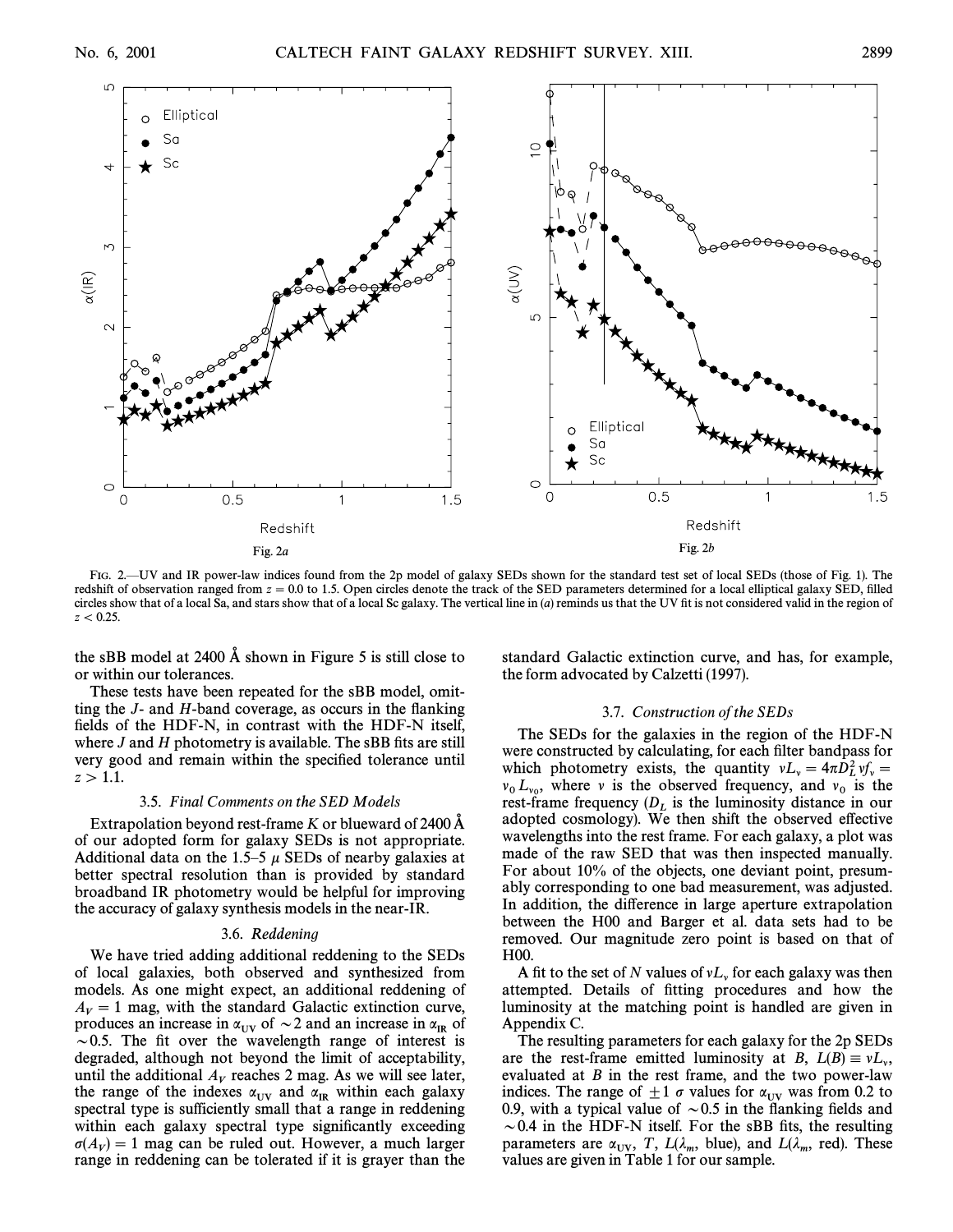

FIG. 3.—Rest-frame galaxy luminosity  $L(v_0)$  predicted by the best-fit 2p SED model compared with the actual luminosity of the standard test set of local FIG. 5. Next hand galaxy Nahmostry  $\mathcal{L}(r_0)$  produced by the sect in  $\mathcal{L}p$  best incert compared with the detail rainhostry of the standard test set of room.<br>galaxy SEDs, which are observed over the range in redshif four different rest wavelengths.

| SED PARAMETERS FOR OBJECTS IN THE REGION OF THE HDF-N |               |                     |                              |                           |                               |                                         |       |                                        |  |  |
|-------------------------------------------------------|---------------|---------------------|------------------------------|---------------------------|-------------------------------|-----------------------------------------|-------|----------------------------------------|--|--|
| R.A. (J2000)                                          | Decl. (J2000) | log L(B)<br>$(W)^a$ | $\alpha_{\text{UV}}$<br>(2p) | $\alpha_{\rm IR}$<br>(2p) | $\alpha_{\text{UV}}$<br>(sBB) | $\log L(\lambda_m, \text{blue})$<br>(W) | (sBB) | $\log L(\lambda_m, \text{red})$<br>(W) |  |  |
| 12 36 15.90                                           | $+62$ 12 37.3 | 36.90               | 2.61                         | 0.65                      | 1.32                          | 36.69                                   | 5712  | 36.66                                  |  |  |
| 12 36 17.60                                           | $+62$ 14 02.2 | 36.93               | 0.91                         | 0.68                      | 0.71                          | 36.92                                   | 7311  | 36.95                                  |  |  |
| 12 36 17.69                                           | $+62$ 13 44.3 | 36.84               | 6.01                         | 1.65                      | 7.12                          | 36.77                                   | 4662  | 36.74                                  |  |  |
| 12 36 17.65                                           | $+62$ 14 08.1 | 36.71               | 1.40                         | 1.53                      | 1.07                          | 36.64                                   | 5631  | 36.79                                  |  |  |
| 12 36 18.70                                           | $+62$ 11 54.1 | 36.63               | 2.43                         | 1.73                      | 2.54                          | 36.62                                   | 5134  | 36.73                                  |  |  |

TABLE 1

NOTES.--Units of right ascension are hours, minutes, and seconds, and units of declination are degrees, arcminutes, and arcseconds. Table 1 is presented in its entirety in the electronic edition of the Astronomical Journal. A portion is shown here for guidance regarding its form and content.

<sup>a</sup>  $M_B = -21.0$  (rest frame)  $\equiv \log [L(B) (W)] = 36.9.$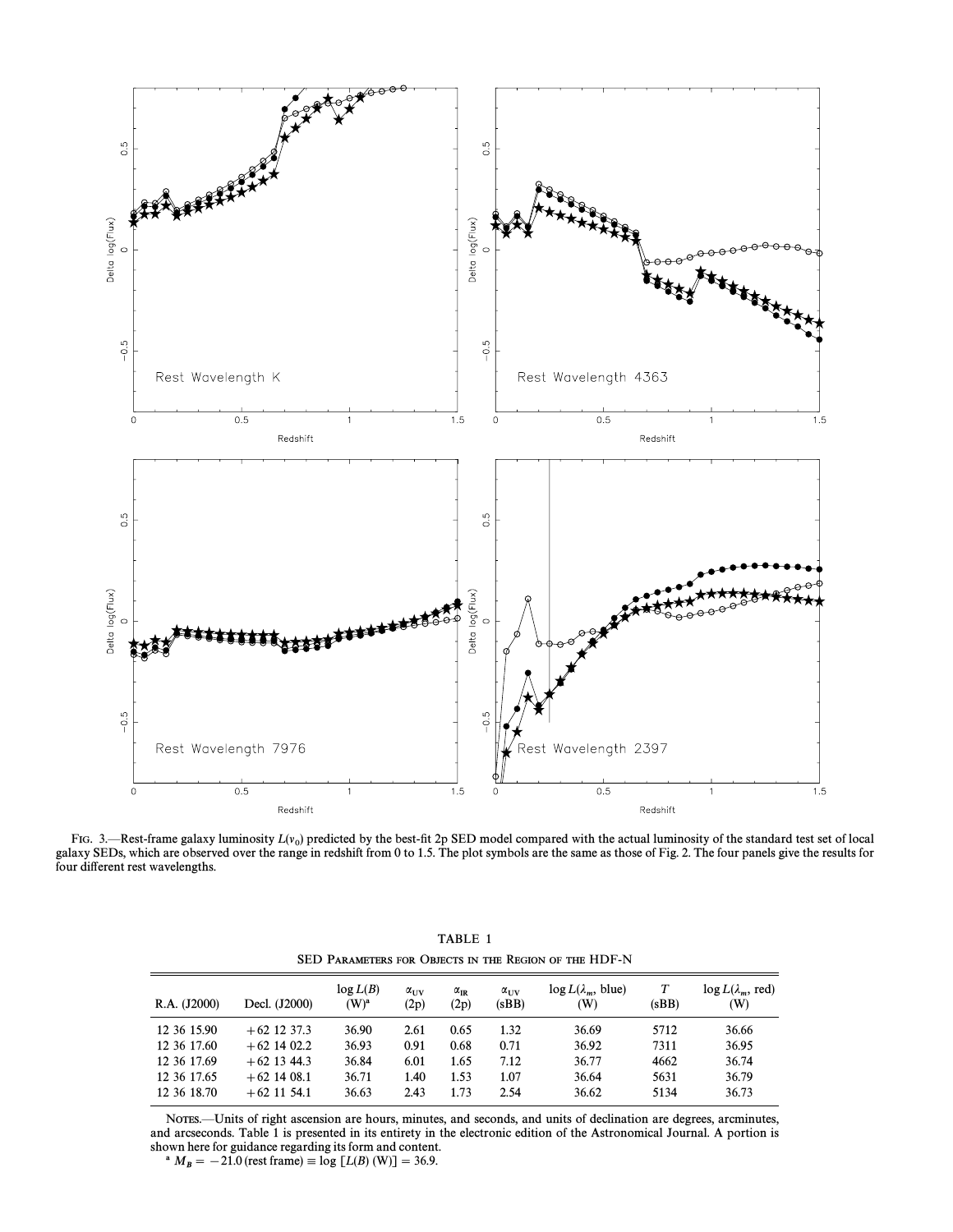

FIG. 4.—Measured parameters from the sBB model fit shown  $\lbrack \alpha_{UV}$  in (a) and T for the optical and near-IR in (b)] for the standard test set of local galaxy SEDs (those of Fig. 1) observed over the range in redshift fr that the UV fit is not considered valid in the region of  $z < 0.25$ .

### 3.8. Special Cases

A number of special cases arose for very faint or very crowded objects in the flanking fields. If there was no detection of a galaxy at 2.2  $\mu$ , then the median value of the IR parameter for that redshift range and galaxy spectral type (see  $\S$  4) was adopted for the object. A check was made to be sure that this value was consistent with the limit of  $K \sim 20$ of the H00 photometric survey and of the somewhat fainter limit for the Barger et al. (1999) survey.

If the object was very crowded, usually the fainter of a close pair on the sky, the H00 database only contains an R mag, which was estimated after the main database was assembled during the cross-checking of the redshift catalog with the photometric catalog (see Cohen et al. 2000 for details). In such cases, the relevant median was adopted for each of the SED parameters. The rest-frame B luminosity was then the only parameter calculated from the limited observations available.

There are a total of 33 such objects. These galaxies are not included in Table 1 nor in any plots of the spectral indexes nor calculations of their properties, but they will be included in calculating the luminosity function in a future paper.

With two exceptions, we were able to determine reliable SEDs for all the galaxies with redshifts within the HDF-N itself.

#### 4. PROPERTIES OF THE SEDs

We discuss the properties of the SEDs as a function of redshift, luminosity, galaxy star formation rate, etc. To demonstrate that the results are robust, we retain both the 2p and the sBB fits in the tables; however, since the sBB model for galaxy SEDs is clearly superior, only those fits are shown in the remaining figures. We use the galaxy spectral classification scheme defined by Cohen et al. (1999b), which basically characterizes the strength of the strongest emission lines, particularly  $\lceil \text{O} \text{II} \rceil$  at 3727 Å,  $\lceil \text{O} \text{III} \rceil$  at 5007 Å, and Ha, relative to the strong absorption features, H and K of Ca II and the normal absorption in the Balmer lines. To review briefly,  $\mathscr E$  galaxies have spectra dominated by emission lines,  $\mathscr A$  galaxies have spectra dominated by absorption lines, while  $\mathcal I$  galaxies are of an intermediate type. Galaxies with broad emission lines are denoted as spectral class Q. Starburst galaxies showing the higher Balmer lines (H<sub> $\gamma$ </sub>, H $\delta$ , etc.) in emission are denoted by  $\mathscr{B}$ , but for such faint objects, it was not always possible to distinguish them from  $\mathscr E$  galaxies. These classifications were assigned in Paper X (Cohen et al. 2000) for the galaxies of our sample in the region of the HDF-N.

To illustrate our SEDs applied to real galaxies, Figure 6 shows the SEDs for the five sources in the HDF-N detected by Chandra (Hornschemeier et al. 2000) included in our sample. The mid-IR luminosities determined from Infrared Space Observatory (ISO) observations by Aussel et al. (1999) and the Very Large Array (VLA) radio luminosities inferred from the work of Richards et al. (1998) and Richards (2000) are shown as well, when the galaxies were detected. The X-ray detections are in galaxies with spectral classes  $\mathcal{Q}$  (a broad-lined AGN),  $\mathcal{A}, \mathcal{I}, \mathcal{E}, \mathcal{I}$ , and  $\mathcal{E}$ , i.e., three of the five do not show strong narrow emission lines, hence they do not show evidence for a high current rate of star formation.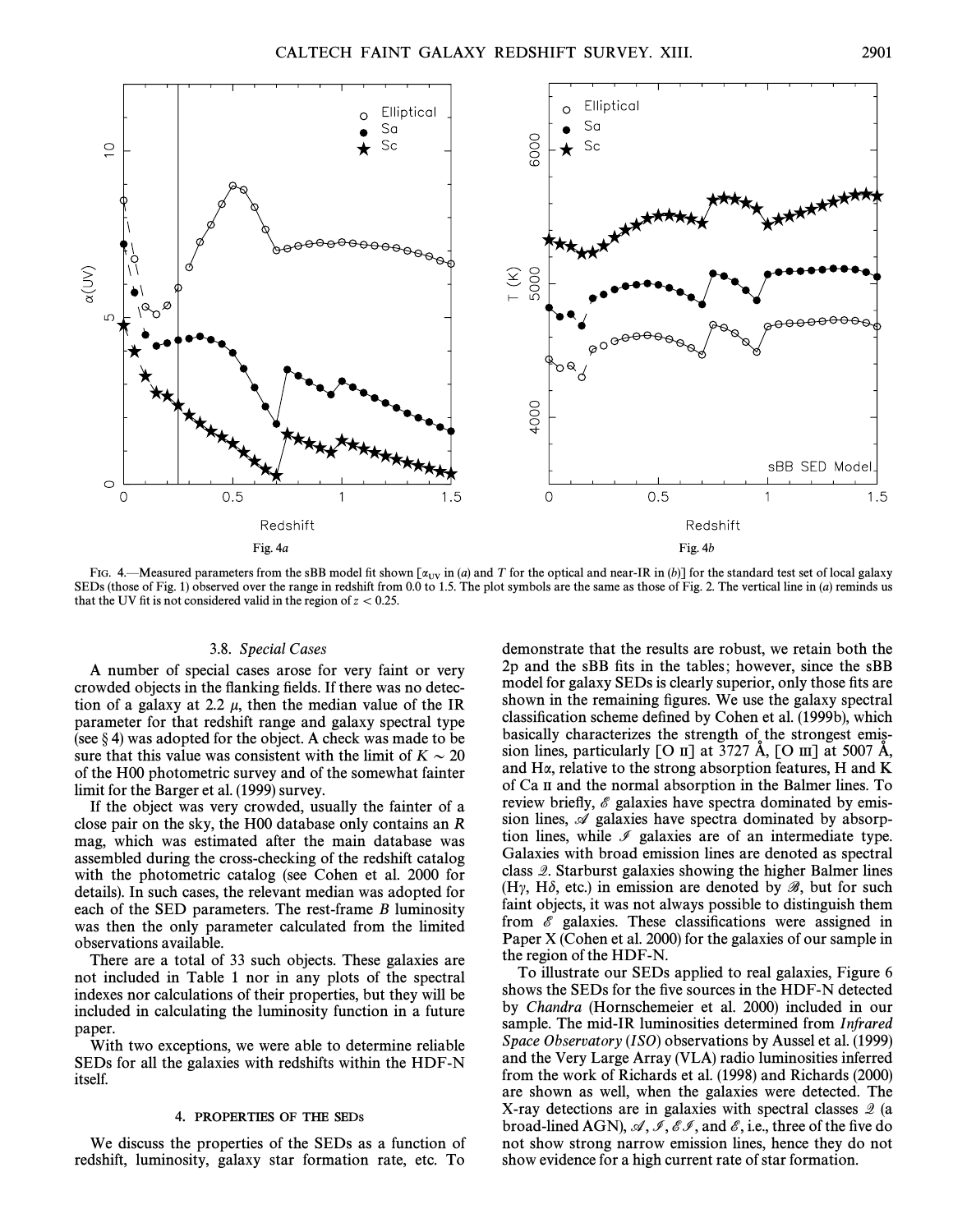![](_page_7_Figure_3.jpeg)

FIG. 5.—Rest-frame galaxy luminosity  $L(v_0)$  predicted by the best-fit sBB SED model is compared with the actual luminosity of the galaxy SED for the set of standard local galaxy SED models observed over the range in redshift from 0 to 1.5. The plot symbols are the same as those of Fig. 3. The four panels give the results for four different rest wavelengths and are identical in wavelength and scale to the panels of Fig. 3.

## 4.1. Correlation between SED Parameters and Galaxy Spectral Types

Table 2 gives the medians of  $\alpha_{UV}$  and  $\alpha_{IR}$  from the 2p and SED over the four redshift ranges and for various model SED over the four redshift ranges and for various spectral classes of galaxies. Table 3 provides the same for the parameters  $\alpha_{\text{UV}}$  and T from the sBB model (log T is actually used). Only galaxies with reliable redshifts (redshift quality class 1, 2, 4, or 6; see Cohen et al. 1999b for definitions) are used, as is true for all subsequent tables and figures.<sup>5</sup> While the distribution of these indexes is non-

ÈÈÈÈÈÈÈÈÈÈÈÈÈÈÈ

Gaussian, we have used the first and last quartiles of the distribution in each case to produce a corresponding  $\sigma$ , assuming a Gaussian distribution prevails.

The dispersion for each galaxy spectral type is a combination of the intrinsic dispersion and that induced by variations in internal reddening from galaxy to galaxy, as well as the known uncertainties in determining the SED parameters. Making the absurd assumption that the first and last factors are negligible, these values of  $\sigma$  can be used to set firm upper limits on internal reddening variations within galaxies. If one assumes a Galactic extinction law, then  $\sigma(A_V) \sim 1$  mag will reproduce the observed range in  $\alpha$ <br>for each of the three galaxy spectral classes. Again for each of the three galaxy spectral classes. Again, assuming a Galactic extinction law, the dispersion in

<sup>&</sup>lt;sup>5</sup> Unless otherwise specified, starbursts (galaxy spectral type  $\mathscr{B}$ ) are included with the  $\mathscr E$  galaxies. Broad-lined AGNs are excluded throughout.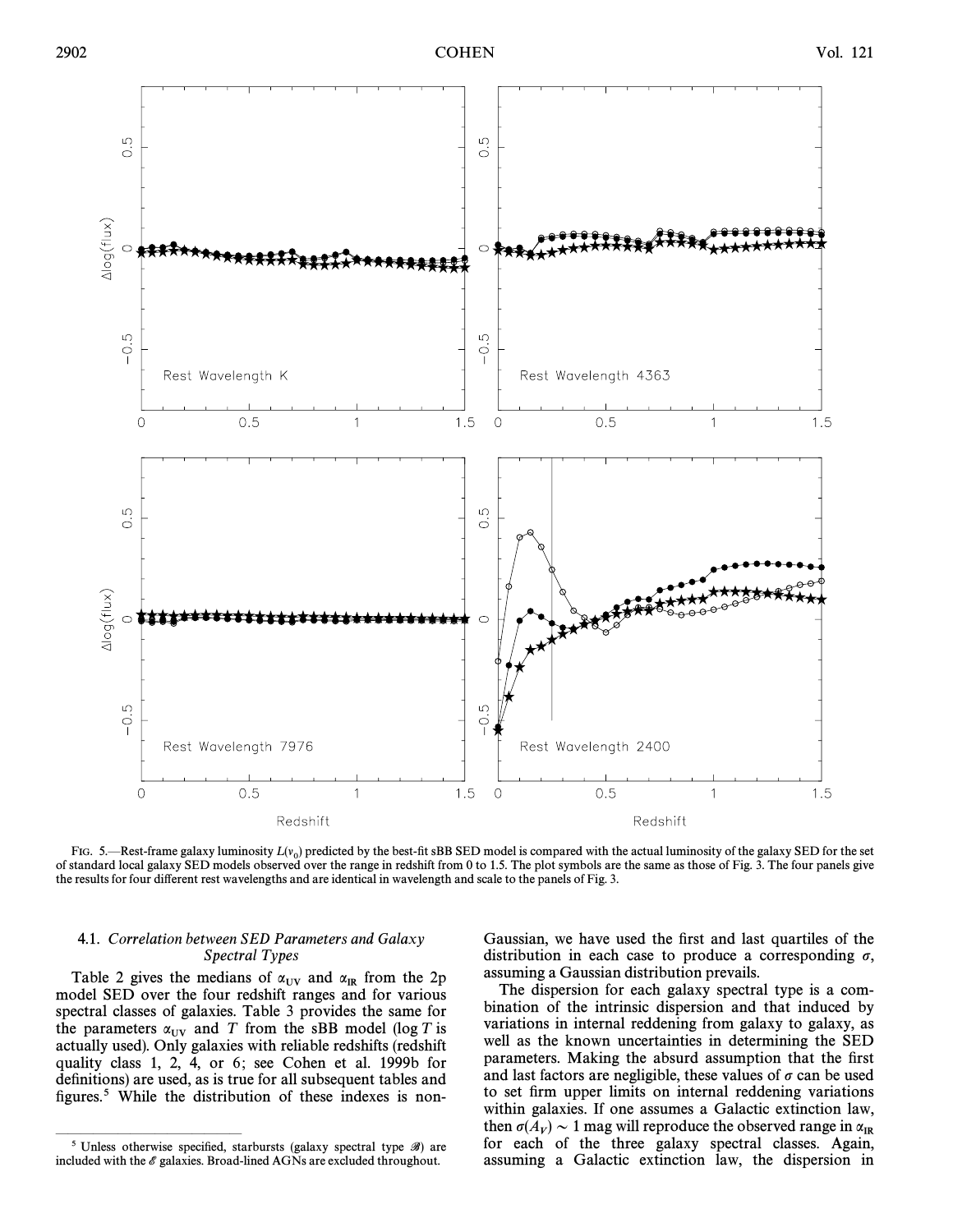![](_page_8_Figure_3.jpeg)

FIG. 6.—SEDs for the five galaxies in the HDF-N in our sample, with detections in the X-ray by Chandra from Hornschemeir et al. (2000) included. The sBB fits are shown, as well as the mid-IR detections from ISO of Aussel et al. (1999) and the VLA radio detections of Richards et al. (1998) and Richards (2000) at 1.4 and 8.5 GHz. The frequency scale is correct for the optical and mid-IR but is discontinuous at each end to include the radio and X-ray detections. The vertical scale is correct for the uppermost galaxy (H36463–1405) shown. A vertical shift of 1 dex downward is applied for each additional galaxy plotted. The vertical order of the galaxies in the optical is that given in the text insert at the bottom of the figure.

reddening required to reproduce the range of  $\alpha_{UV}$  is about one-third as large. The adoption of a grayer reddening curve will allow a larger range in  $A_V$ .

As expected, the galaxy spectral classes are correlated with the overall SED shape. "Bluer" galaxies (those with bluer continua) tend to have stronger emission lines, while redder galaxies tend not to have detectable emission lines. This is apparent in the local universe, and we reaffirm this again at much higher redshifts. This is true not only for the rest-frame UV continuum, but also for the rest-frame Paschen continuum, although the effect is smaller there. The observation that galaxies with strong emission lines (i.e., those with strong current star formation) are bluer is one found by many other surveys, both locally and within the redshift range under discussion here, e.g., Lin et al. (1996) for the Las Campanas Redshift Survey, Ellis et al. (1996) for the Low-Dispersion Survey Spectrograph redshift survey, and Cowie et al. (1996) and Hammer et al. (1997) for the Canada-France Redshift Survey (CFRS).

Figure 7 shows a plot of the two sBB SED parameters,  $\alpha_{UV}$  and T, for galaxies in the mid- and high-redshift ranges.<br>This figure (when constructed using the 2p SED model parameters) looks very similar to the corresponding figure (Fig. 5), given in Cohen et al. (1999a), of the data analysis from our survey field at  $J0053 + 1234$ . As would be expected from Tables 2 and 3, galaxies whose spectra are dominated by emission lines occupy a di†erent area in this plot than do the galaxies without detectable emission lines. Again as expected, galaxies with strong emission lines are signiÐcantly bluer in the rest-frame UV and somewhat bluer in the rest-frame optical/near-IR, while galaxies with no sign of ongoing star formation are redder in both the rest-frame UV and Paschen continuum.

To reinforce this point, a histogram of SED indexes with galaxy spectral type for galaxies in the mid- and high-redshift range is shown in Figures 8a and 8b.

TABLE 2 MEDIAN SPECTRAL INDEXES FOR OBJECTS IN THE REGION OF THE HDF-N USING THE 2P SED MODEL

|                        |               |          | $\alpha_{\text{UV}}^{\text{a}}$ |          |          | $\alpha_{\text{IR}}^{\text{a}}$ |          |
|------------------------|---------------|----------|---------------------------------|----------|----------|---------------------------------|----------|
| RANGE                  | <b>NUMBER</b> | A        |                                 | E        | .⊄       |                                 | E        |
| $0.25 < z < 0.5$       | 155           | 4.5(0.6) | 2.6(0.1)                        | 1.8(0.1) | 1.0(0.1) | 1.0(0.1)                        | 0.6(0.1) |
| $0.5 < z < 0.8 \ldots$ | 199           | 5.3(0.2) | 2.6(0.1)                        | 1.4(0.1) | 1.4(0.1) | 1.2(0.1)                        | 0.6(0.1) |
| $0.8 < z < 1.05$       | 135           | 5.1(0.7) | 2.8(0.3)                        | 1.3(0.1) | 1.3(0.1) | 1.3(0.1)                        | 0.8(0.1) |
| $1.05 < z < 1.5$       | 26            | 5.3(1.0) | $\cdots$                        | 1.1(0.2) | 1.3(0.2) | $\cdots$                        | 1.1(0.1) |

<sup>a</sup> All entries have the median followed in parentheses by the 1  $\sigma$  uncertainty of the median calculated assuming Gaussian statistics hold.

|  | 1.AD 1.J                   |  |  |
|--|----------------------------|--|--|
|  | n't mein. Dingeant an mein |  |  |

TABLE 3 MEDIAN SPECTRAL INDEXES FOR OBJECTS IN THE REGION OF THE HDF-N USING THE SBB SED MODEL

|                                      |               |                            | $\alpha_{\text{UV}}$ |                      |                          | $T^{\rm a}$            |                          |
|--------------------------------------|---------------|----------------------------|----------------------|----------------------|--------------------------|------------------------|--------------------------|
| RANGE                                | <b>NUMBER</b> | .⊄                         |                      |                      | .A                       |                        | E                        |
| $0.25 < z < 0.5$                     | 155           | 4.4 $(0.7)$                | 2.2(0.1)             | 1.4(0.1)             | 5125 (100)               | 5400 (100)             | 6575 (100)               |
| $0.5 < z < 0.8 \ldots$               | 199           | 4.8 $(0.3)$                | 1.9(0.1)             | 1.0(0.1)             | 4875 (100)               | 5300 (100)             | 6600 (100)               |
| $0.8 < z < 1.05$<br>$1.05 < z < 1.5$ | 135<br>26     | 4.7 $(0.6)$<br>4.3 $(1.0)$ | 2.8(0.3)<br>$\cdots$ | 1.0(0.1)<br>0.7(0.2) | 4900 (100)<br>4600 (300) | 4950 (100)<br>$\cdots$ | 6700 (100)<br>6100 (200) |

<sup>a</sup> All entries have the median followed in parentheses by the 1  $\sigma$  uncertainty of the median calculated assuming Gaussian statistics hold.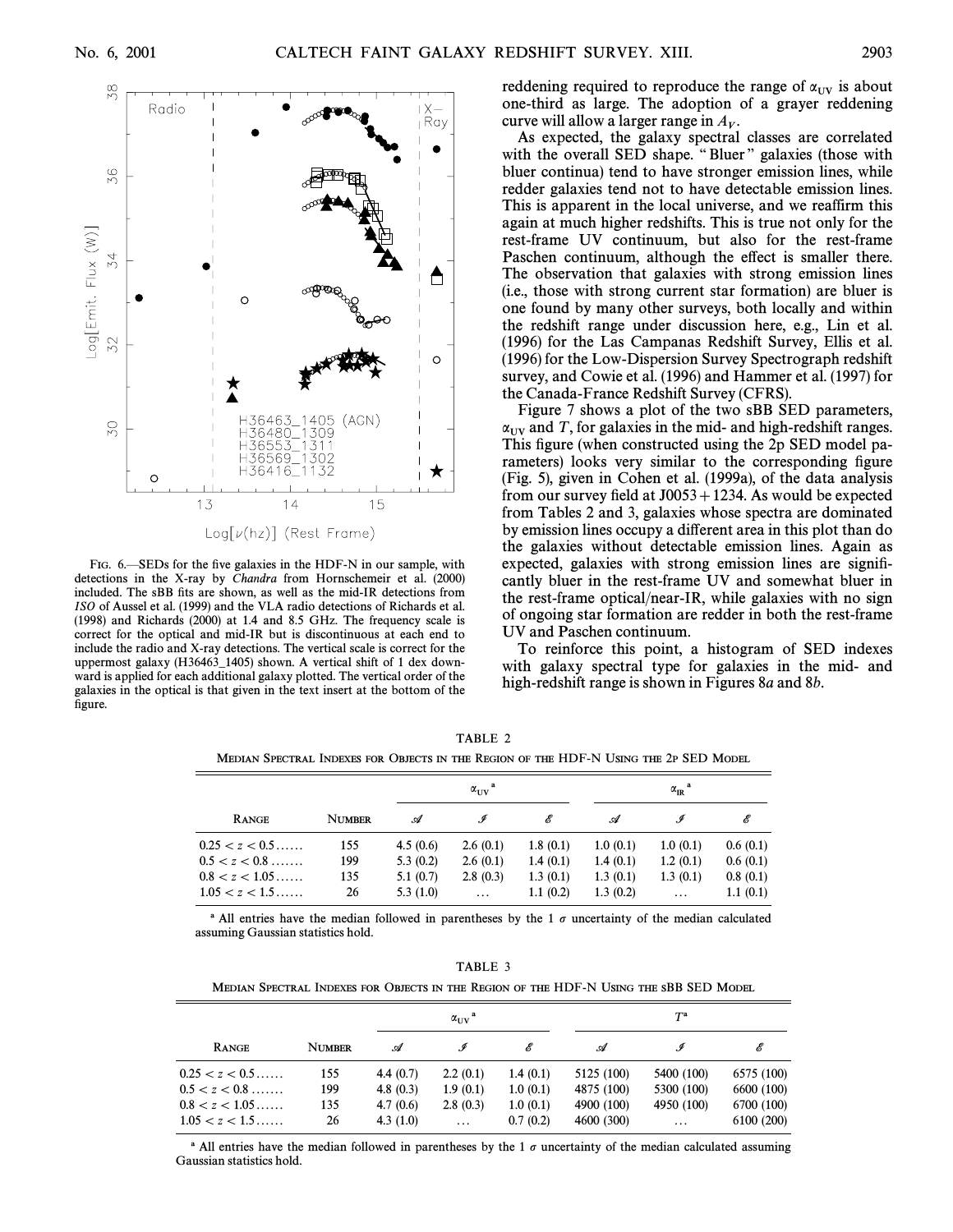![](_page_9_Figure_2.jpeg)

FIG. 7.—Spectral indexes  $\alpha_{UV}$  shown as a function of log T for galaxies in the region of the HDF-N in the mid- and high-redshift ranges. Filled circles denote galaxies of spectral type  $\mathscr A$ , triangles denote galaxies of spectral type  $I$ , and open circles denote galaxies with strong emission lines (spectral type  $\mathscr E$ ). Starbursts (spectral type  $\mathscr B$ ) are denoted by stars. Note that only the first letter of the galaxy spectral class is used. The range of  $\alpha_{\text{UV}}$ for stars of various spectral types, taken from Cohen et al. (1999a), is shown on the right side of the figure.

#### 4.2. Correlation between SED Parameters and Redshift

Tables 2 and 3 demonstrate a decrease of  $\alpha_{UV}$  with increasing redshift for  $\mathscr E$  galaxies, which is in the expected sense, i.e., higher redshift star-forming galaxies appear bluer in the rest-frame UV than their local counterparts probably because of a higher contribution to the total galaxy luminosity from young stars, in other words, a higher mean star formation rate per unit galaxy luminosity. One may also attribute this change to the limited ability of even the sBB model to produce, for a fixed galaxy SED, a constant value of  $\alpha_{UV}$  as a function of redshift (see Fig. 4).

However, with the exception noted above, the UV and optical/near-IR SED indexes ( $\alpha_{UV}$  and  $\alpha_{IR}$  or T) appear to be constant with redshift for each of the three major galaxy spectral classes,  $\mathcal{A}, \mathcal{I},$  and  $\mathcal{E}$ , to within the uncertainties defined by assuming that the scatter has a Gaussian distribution for the low, mid, and high spectral ranges. The CFRS group (Hammer et al. 1997) also found only modest evolution in mean colors with redshift.

The rest-frame optical/near-IR continua of  $\mathscr E$  galaxies appear to become somewhat redder at high redshifts, but this is dependent on the median of T or  $\alpha_{IR}$  for the highest redshift bin. It is not surprising that the  $\mathscr E$  galaxies in the highest redshift range appear to have somewhat redder restframe optical continua, since at that point the galaxy spectral classification becomes unreliable, and the  $\mathscr E$  class is a catchall for a wide range of galaxies. Similar concerns manifest themselves for the highest  $z$  range in which  $I$  galaxies could be detected.

This result is equivalent to stating that the association between the spectral indexes that characterize the continuum slopes of the median rest-frame SED of galaxies and the presence of certain discrete narrow spectral features (i.e., those that define the galaxy spectral classes  $\mathcal{A}, \mathcal{I},$  and  $\mathcal{E}$ ) are roughly invariant out to  $z \sim 1.1$ , with the exception that actively star-forming galaxies become bluer in the UV at higher redshifts.

We can compare the behavior of the SED parameters with redshift with that predicted by Poggianti's  $(1997)$ galaxy evolutionary synthesis models. We apply the same procedure to determine the power-law indices to these galaxy models, assuming that her E, Sa, and Sc models correspond roughly to our galaxy spectral classes  $\mathcal{A}, \mathcal{I},$ and  $\mathscr E$ . Her elliptical models show SEDs that change little with age, at least to  $z \sim 1$ , in accordance with the data shown in Table 2. This corresponds to the well-known diffi-

![](_page_9_Figure_11.jpeg)

FIG. 8.—Histograms of the spectral indexes  $\alpha_{UV}$  and  $T(sBB)$  are shown in (a) and (b) for galaxies of spectral classes  $\mathcal{A}, \mathcal{I},$  and  $\mathcal{E}$  in the mid- and high-redshift ranges. Note that only the first letter of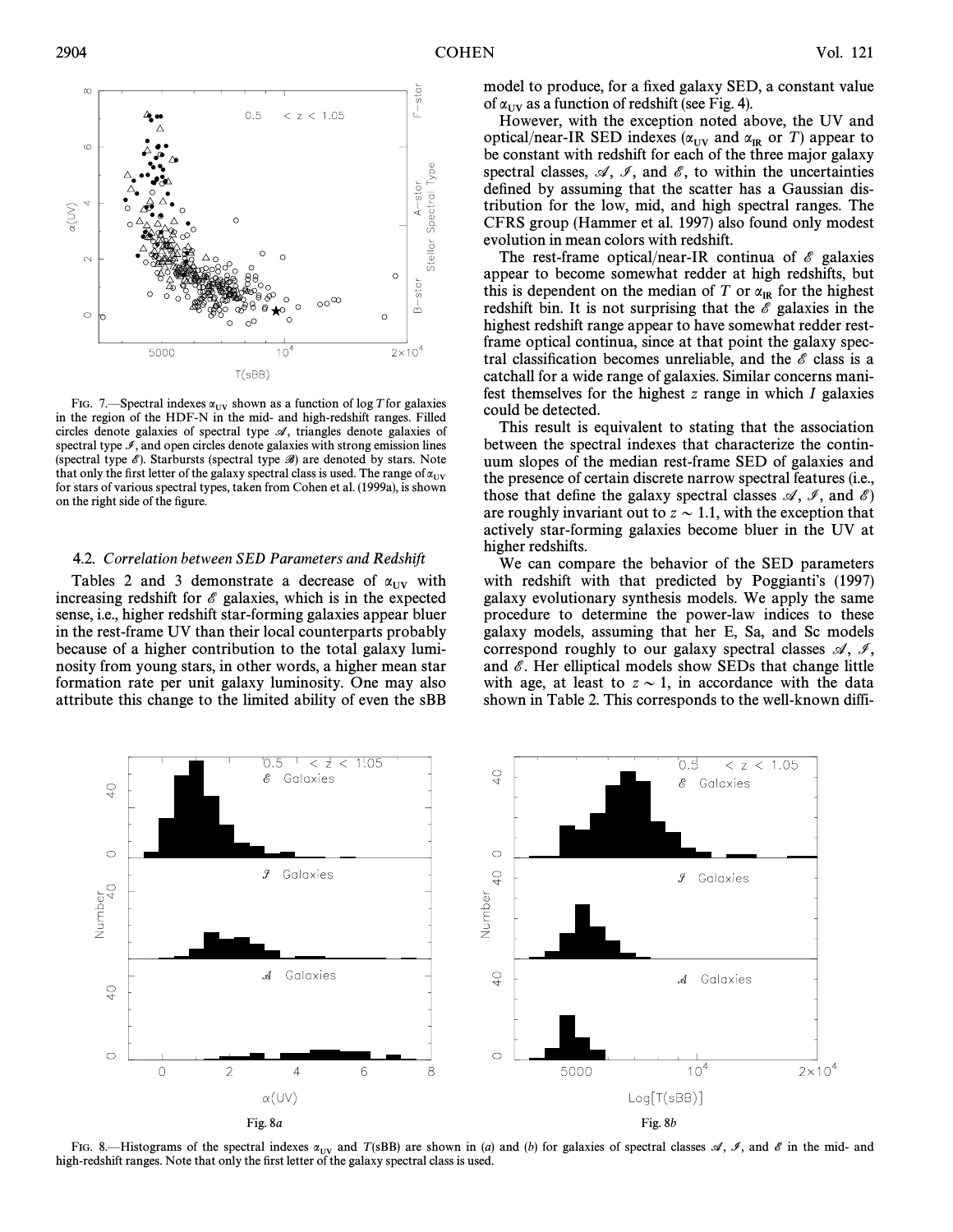#### TARI F 4

MEDIAN R LUMINOSITY AS A FUNCTION OF SPECTRAL INDEX FOR OBJECTS IN THE REGION OF THE HDF-N (2P SED MODEL)

|         | $\alpha_{\text{UV}}$           |             |                    | $\alpha_{IR}$ |             |        |                      |
|---------|--------------------------------|-------------|--------------------|---------------|-------------|--------|----------------------|
| Range   | $\log L(R)^a$<br>Number<br>(W) |             |                    |               | Range       | Number | $\log L(R)^a$<br>(W) |
|         |                                |             | $0.25 \le z < 0.5$ |               |             |        |                      |
| $0 - 1$ | 9                              | 35.50 (0.1) | $-2$ to $-1$       | $\mathbf{0}$  |             |        |                      |
| $1 - 2$ | 50                             | 35.83 (0.1) | $-1$ to 0          | 14            | 35.47 (0.1) |        |                      |
| $2 - 3$ | 48                             | 36.11(0.1)  | $0 - 1$            | 83            | 35.98 (0.1) |        |                      |
| $3 - 4$ | 27                             | 36.25(0.1)  | $1 - 2$            | 53            | 36.38 (0.1) |        |                      |
| $4 - 5$ | 12                             | 36.64(0.1)  | $2 - 3$            | 5             | 35.77 (0.2) |        |                      |
| $5 - 6$ | 5                              | 36.60(0.1)  | $4 - 5$            | $\mathbf{0}$  |             |        |                      |
|         |                                |             | $0.5 \le z < 0.8$  |               |             |        |                      |
| $0 - 1$ | 17                             | 35.85(0.1)  | $-2$ to $-1$       | $\bf{0}$      |             |        |                      |
| $1 - 2$ | 75                             | 36.32(0.1)  | $-1$ to 0          | 6             | 35.63(0.1)  |        |                      |
| $2 - 3$ | 59                             | 36.47(0.1)  | $0 - 1$            | 109           | 36.29(0.1)  |        |                      |
| $3 - 4$ | 16                             | 36.75(0.1)  | $1 - 2$            | 84            | 36.79(0.1)  |        |                      |
| $4 - 5$ | 10                             | 36.81(0.1)  | $2 - 3$            | $\bf{0}$      | .           |        |                      |
| $5 - 6$ | 13                             | 36.69(0.1)  | $4 - 5$            | $\bf{0}$      | .           |        |                      |
|         |                                |             | $0.8 \le z < 1.05$ |               |             |        |                      |
| $0 - 1$ | 34                             | 36.46(0.1)  | $-2$ to $-1$       | $\bf{0}$      |             |        |                      |
| $1 - 2$ | 55                             | 36.65(0.1)  | $-1$ to 0          | 4             | 36.27(0.1)  |        |                      |
| $2 - 3$ | 21                             | 36.91(0.1)  | $0 - 1$            | 65            | 36.57(0.1)  |        |                      |
| $3 - 4$ | 11                             | 37.02 (0.1) | $1 - 2$            | 63            | 36.99(0.1)  |        |                      |
| $4 - 5$ | 3                              | 37.06 (0.2) | $2 - 3$            | 4             | 36.90(0.1)  |        |                      |
| $5 - 6$ | 7                              | 37.15(0.1)  | $4 - 5$            | $\bf{0}$      | .           |        |                      |
|         |                                |             | $1.05 \le z < 1.5$ |               |             |        |                      |
| $0 - 1$ | 11                             | 36.47(0.1)  | $-2$ to $-1$       | $\mathbf{1}$  | $37.03$ ()  |        |                      |
| $1 - 2$ | 10                             | 36.86 (0.1) | $-1$ to 0          | 2             | 36.65(0.1)  |        |                      |
| $2 - 3$ | 3                              | 36.66 (0.2) | $0 - 1$            | 5             | 36.34(0.2)  |        |                      |
| $3 - 4$ | $\bf{0}$                       | .           | $1 - 2$            | 15            | 36.91 (0.1) |        |                      |
| $4 - 5$ | 1                              | $37.41$ ()  | $2 - 3$            | 3             | 36.68(0.2)  |        |                      |
| $5 - 6$ | $\mathbf{0}$                   |             | $4 - 5$            | $\mathbf{0}$  | .           |        |                      |

<sup>a</sup> All entries have the median followed in parentheses by the 1  $\sigma$  uncertainty in the median computed assuming Gaussian statistics apply.

culty of determining the age of an old stellar population from broadband photometry alone.

However, Poggianti's Sa and Sc models become bluer at all wavelengths within the range of interest more rapidly between  $z \sim 0$  and  $\sim$ 1 than do the galaxy SEDs in our sample. This difference is significantly larger than the uncertainties.

Galaxy evolutionary synthesis calculations involve many theoretical inputs and many assumptions, with only a limited number of constraints applying, mostly at  $z=0$ . One expects that the errors in stellar evolutionary tracks or in our cosmology (i.e., in the relationship between redshift and age) will not be substantial. However, errors in the synthesis models arising from the forms adopted for the star formation rate as a function of time (i.e., at  $z > 0.5$ ) for the various current galaxy spectral classes may be more serious.

An interesting possibility for a partial explanation is a scenario in which as galaxies evolve in time, their SEDs age, and their morphological classifications also evolve. Van den Bergh et al. (2000), among others, present evidence from an analysis of the morphology of this sample of galaxies on the HDF-N images taken by  $HST$ , supporting morphological evolution of galaxies with redshift.

The most likely explanation of this difference between the behavior with redshift of the SED parameters of our sample, divided in spectral classes, and the predictions of galaxy evolution models is that the star formation rate of a particular model galaxy from Poggianti (1997) varies so much with time out to  $z \sim 1.5$  that, as their SEDs age, the galaxies will shift between the relatively small number of galaxy spectral classes used here. This is an issue that will be explored in future work.

#### 4.3. Correlation of Luminosity with Color

In Cohen et al. (1999a), we found a tentative relationship between spectral slopes and galaxy luminosity such that more luminous galaxies are redder, suggestive of a continued correspondence at high z to the well-known galaxy luminosity–mean metallicity relationship shown by earlytype galaxies in the local universe (see, e.g., the discussion of spiral galaxies in Zaritsky, Kennicutt, & Huchra 1994; for the dwarf galaxies in the Local Group, see Côté, Oke,  $\&$ Cohen 1999). The large range in star formation rates among galaxies will also contribute to a relationship between star formation rate and luminosity, if most star formation is now occurring within low-luminosity galaxies. Such galaxies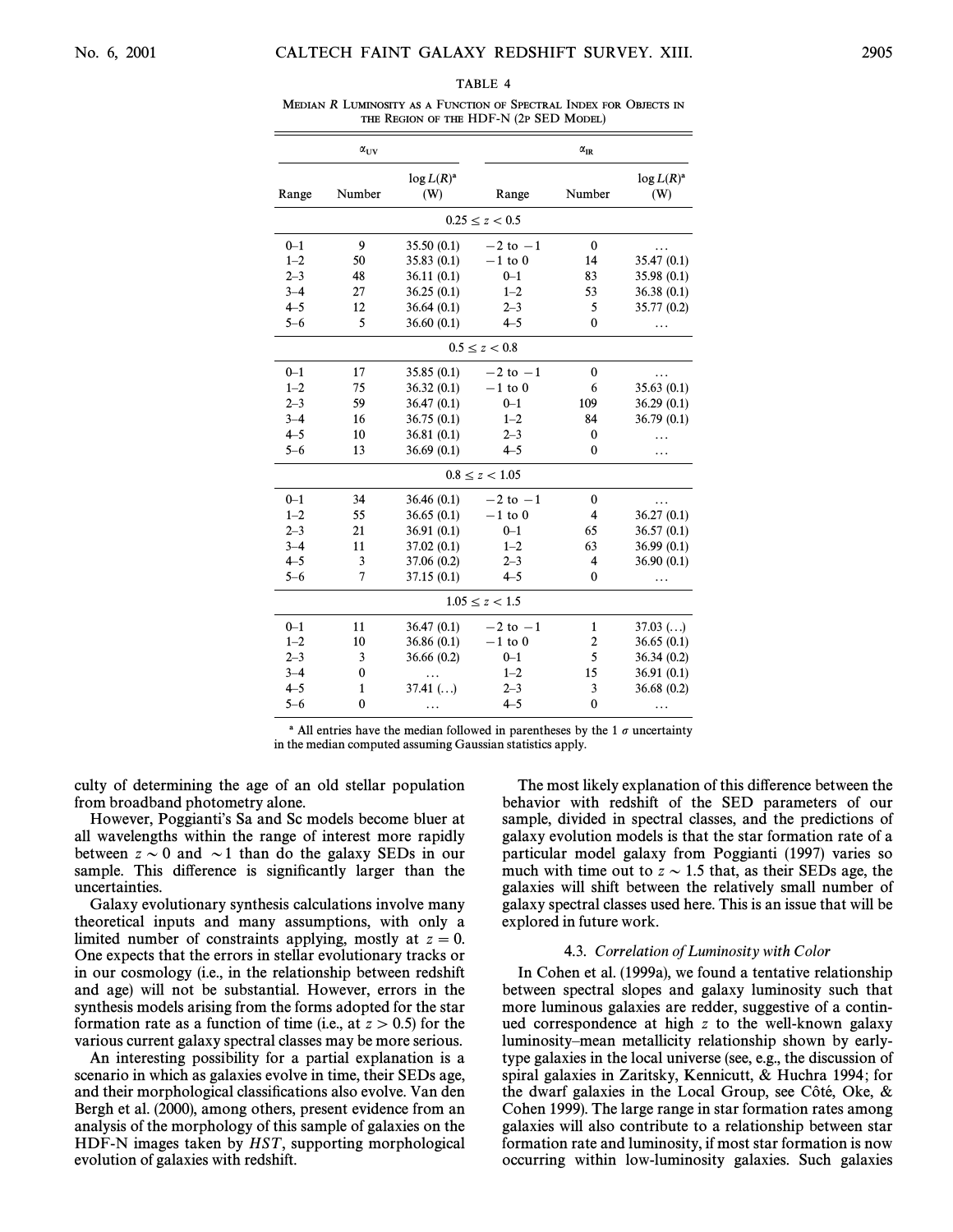#### TABLE 5

MEDIAN BLUE LUMINOSITY AS A FUNCTION OF SPECTRAL INDEX FOR OBJECTS IN THE REGION OF THE HDF-N (SBB MODEL)

|             | $\alpha_{\text{UV}}$ |                                                    |                    | T(sBB)                  |                                                   |
|-------------|----------------------|----------------------------------------------------|--------------------|-------------------------|---------------------------------------------------|
| Range       | Number               | $\log L(\lambda_m, \text{ red})^{\text{a}}$<br>(W) | Range              | Number                  | $\log L(\lambda_m, \text{red})^{\text{a}}$<br>(W) |
|             |                      |                                                    | $0.25 \le z < 0.5$ |                         |                                                   |
| $-1$ to $0$ | $\mathbf 1$          | $35.14$ ()                                         | 3800-4375          | 8                       | 35.89 (0.2)                                       |
| $0 - 1$     | 29                   | 35.76 (0.1)                                        | 4375-5025          | 26                      | 36.47(0.1)                                        |
| $1 - 2$     | 59                   | 36.04(0.1)                                         | 5025-5775          | 42                      | 36.24(0.1)                                        |
| $2 - 3$     | 36                   | 36.14(0.1)                                         | 5775-6650          | 33                      | 36.03(0.1)                                        |
| $3 - 4$     | 17                   | 36.30(0.1)                                         | 6650-7650          | 28                      | 35.78 (0.1)                                       |
| $4 - 5$     | 5                    | 36.39(0.1)                                         | 7650-8800          | 7                       | 35.62(0.1)                                        |
| $5 - 6$     | 6                    | 36.51(0.2)                                         | 8800-10125         | $\overline{\mathbf{4}}$ | 35.47(0.1)                                        |
|             |                      |                                                    | $0.5 \le z < 0.8$  |                         |                                                   |
| $-1$ to 0   | 5                    | 35.76 (0.1)                                        | 3800-4375          | 5                       | 36.65(0.1)                                        |
| $0 - 1$     | 52                   | 36.21(0.1)                                         | 4375-5025          | 39                      | 36.74 (0.1)                                       |
| $1 - 2$     | 67                   | 36.46(0.1)                                         | 5025-5775          | 52                      | 36.51(0.1)                                        |
| $2 - 3$     | 36                   | 36.56(0.1)                                         | 5775-6650          | 50                      | 36.29(0.1)                                        |
| $3 - 4$     | 11                   | 36.52(0.2)                                         | 6650-7650          | 35                      | 36.38(0.1)                                        |
| $4 - 5$     | 14                   | 36.54(0.1)                                         | 7650-8800          | 10                      | 36.15(0.1)                                        |
| $5 - 6$     | 9                    | 36.67(0.1)                                         | 8800-10125         | 5                       | 36.19(0.2)                                        |
| $6 - 10$    | 4                    | 36.74(0.1)                                         |                    |                         |                                                   |
|             |                      |                                                    | $0.8 \le z < 1.05$ |                         |                                                   |
| $-1$ to $0$ | 3                    | 35.87 (0.1)                                        | 3800-4375          | 3                       | 36.61(0.1)                                        |
| $0 - 1$     | 49                   | 36.56(0.1)                                         | 4375-5025          | 31                      | 36.92(0.1)                                        |
| $1 - 2$     | 45                   | 36.72(0.1)                                         | 5025-5775          | 22                      | 36.87(0.1)                                        |
| $2 - 3$     | 17                   | 36.73(0.1)                                         | 5775-6650          | 20                      | 36.30(0.1)                                        |
| $3 - 4$     | 9                    | 36.75(0.1)                                         | 6650-7650          | 33                      | 36.63(0.1)                                        |
| $4 - 5$     | 5                    | 36.92(0.1)                                         | 7650-8800          | 16                      | 36.59(0.1)                                        |
| $5 - 6$     | 5                    | 36.92(0.1)                                         | 8800-10125         | 6                       | 36.49(0.2)                                        |
| $6 - 10$    | 5                    | 37.01 (0.1)                                        | >10125             | 6                       | 36.51 (0.2)                                       |
|             |                      |                                                    | $1.05 \le z < 1.5$ |                         |                                                   |
| $-1$ to 0   | $\mathbf{1}$         | $36.51$ ()                                         | 3800-4375          | 0                       | .                                                 |
| $0 - 1$     | 13                   | 36.69(0.1)                                         | 4375-5025          | 5                       | 36.96 (0.2)                                       |
| $1 - 2$     | 8                    | 36.96 (0.1)                                        | 5025-5775          | 4                       | 36.64(0.1)                                        |
| $2 - 3$     | 3                    | 36.57(0.1)                                         | 5775–6650          | 7                       | 36.77(0.2)                                        |
| $3 - 4$     | $\bf{0}$             | .                                                  | 6650-7650          | $\overline{7}$          | 36.58(0.2)                                        |
| $4 - 5$     | $\bf{0}$             |                                                    | 7650-8800          | $\mathbf{1}$            | $37.39$ ()                                        |
| $5 - 6$     | 0                    | .                                                  | 8800-10125         | 0                       |                                                   |
| $6 - 10$    | $\mathbf{1}$         | $37.52$ ()                                         | >10125             | 3                       | 36.51(0.1)                                        |

<sup>a</sup> All entries have the median followed in parentheses by the 1  $\sigma$  uncertainty in the median computed assuming Gaussian statistics apply.

would then appear bluer than high-luminosity, more quiescent galaxies (see, e.g., Boselli et al. 2001).

We now examine our much larger data set in the HDF-N to see if this trend persists. We construct the rest-frame optical luminosity using the parameters from the SED fit for each galaxy. For the 2p SED model, we use rest-frame R, while for the sBB model, we use  $L(\lambda_m, \text{ red})$ . Even for the highest redshift galaxies in this sample, rest-frame  $R$  lies within the range of the existing broadband photometry, so no extrapolation of the SED is required.

The results are given in Table 4 for the 2p SED model and in Table 5 for the sBB SED model. The luminosity characteristic of each redshift range rises with increasing z, as is expected, since ours is a magnitude-limited sample. There is a clear trend of galaxies with redder UV power-law indices (larger  $\alpha_{UV}$ ) being more luminous in every redshift range except in the bighest range (see Fig. 9). The increase in range except in the highest range (see Fig. 9). The increase in median rest-frame optical luminosity from the bluest to the reddest galaxies in each redshift range is about a factor of 5.

The same trend is present for the IR power-law indices, but the increase is by a smaller factor, about 3, from the bluest to the reddest galaxies.

The highest redshift range behaves anomalously, but that is not surprising, since only the most luminous galaxies can be detected there at such high redshifts, and the depth in luminosity of the sample is small. Furthermore, it is very difficult to assign redshifts beyond  $z \sim 1$  to systems dominated by strong absorption lines, which are the most luminous galaxies in the lower redshift ranges ; any such galaxies may be so red as to fall below the  $R$  cutoff of our sample.

To summarize, the reddest galaxies in both the rest-frame UV and optical/near-IR tend to be the most luminous, at least to  $z = 1.05$ , after which such a trend, if present, would be very hard to establish from our sample. For example, of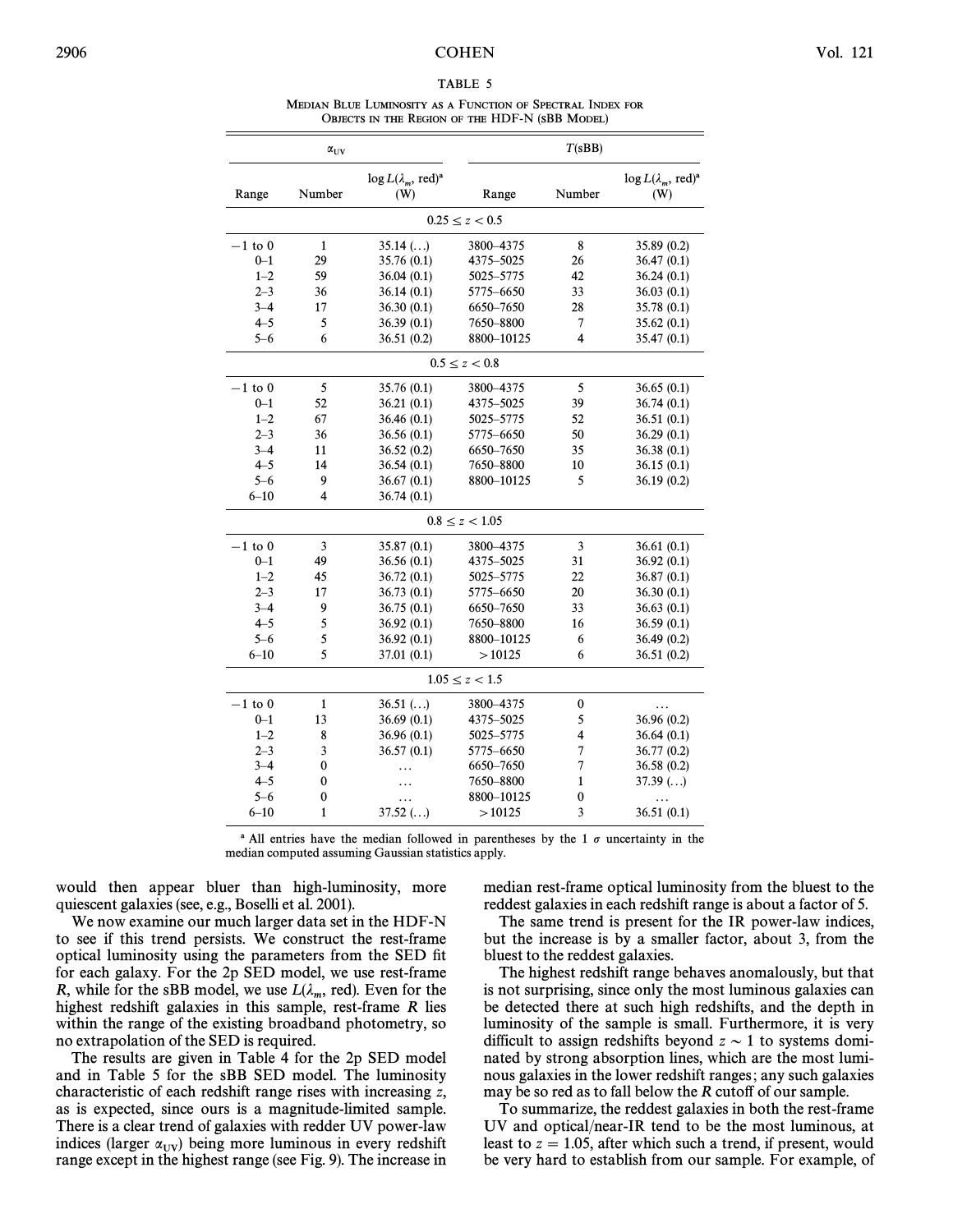![](_page_12_Figure_3.jpeg)

FIG. 9.—Relationship between the median luminosity  $L(B)$  in bins of rest-frame UV and spectral slope  $\alpha_{UV}$  shown as a function of redshift for three of the four redshift bins. (The highest redshift bin is not shown.) The open triangles denote the sample of galaxies in the region of the HDF-N with  $0.25 \lt z\lt 0.5$ , the filled circles denote galaxies with  $0.5\lt z\lt 0.8$ , and the open stars denote galaxies with  $0.9 \lt z \lt 1.05$ . The range in luminosity within a given bin in UV spectral slope is indicated by the  $\pm 1 \sigma$ horizontal bars displayed for the second redshift range only. More luminous galaxies are seen to be redder in the rest-frame UV.

the 25 most luminous (in rest-frame R) galaxies with  $0.25 < z < 0.8$ , 12 have been assigned to galaxy spectral class  $\mathcal{A}$ , but less than 15% of the total sample within that redshift range is assigned to this spectral class.

This is a well-established trend in the local universe, shown clearly in the recent large samples from the SDSS and 2dF surveys analyzed by Blanton et al. (2001) and Folkes et al. (1999), respectively.

Since this is true in the rest-frame optical, the effect will be even larger at rest-frame K, which is a better measure of the true luminosity of the stellar system, unperturbed by contributions from a small number of bright young (blue) stars.

We thus see a picture of quiescent non–star-forming galaxies being the most luminous at each z, while star-forming galaxies are bluer and also have, on average, significantly lower rest-frame optical (and even more so,  $K$ ) luminosities in each of the redshift ranges up to  $z \sim 1.1$ .

#### 5. PROPERTIES OF THE SEDs OF THE  $\mathscr E$  GALAXIES

Our selection of star-forming galaxies is complete, in that all objects with strong emission lines are included in the  $\ell$ spectral class. We would see strong emission lines, if such were present, in any galaxy of any spectral slope with  $z < 1.2$ ,<sup>6</sup> if that galaxy fell within our magnitude-limited survey.

#### 5.1. UV SEDs of Starburst Galaxies from  $z \sim 0$  to  $\sim$  3

Calzetti, Kinney, & Storchi-Bergmann (1994), in their study of local starburst galaxies, define the UV extinction in

ÈÈÈÈÈÈÈÈÈÈÈÈÈÈÈ

terms of the spectral power-law index  $\beta$  derived for  $f_{\lambda}$ , where in terms of our UV index  $\alpha_{UV}, \beta = \alpha_{UV} - 2.0$ . Their latest<br>collibration of B versus  $F(B, V)$  and versus absorption at calibration of  $\beta$  versus  $E(B-V)$  and versus absorption at 1600  $\AA$  is given in Meurer, Heckman, & Calzetti (1999). Their data demonstrate that local starbursts have  $-0.5 < \alpha_{UV} < +2.5$ , with a median of  $\sim 0.6$ .

There are too few spectroscopically identified starbursts in our sample to examine their SED properties.<sup>7</sup> Instead, we consider the SED properties of the entire population of  $\mathscr E$ galaxies. Figure 8a shows that for the mid- and highredshift group (as is true also of the other two redshift groups), there is a fallo† on the blue side of the distribution of  $\alpha_{\text{UV}}$  at a value of  $\sim$  0.6. Moreover, both Steidel et al. (1999) and Meurer et al. (1999) find for U dropouts at  $z \sim 3$ about the same median  $\beta$  of  $-1.6$  (corresponding to  $\alpha_{UV} =$ <br>+0.6) and they deduce from this a median of  $+0.6$ ), and they deduce from this a median of  $E(B-V) \approx 0.15$  mag.

While this result was anticipated and is therefore not a surprise, it is by no means one that is guaranteed. The mean starburst SED is not as blue as that of the hottest known stars, but rather represents a sum over a population, including some very hot stars. There is no reason beyond our perception of what is logical why a very young galaxy could not have an even bluer UV SED, as do a very small number of local galaxies whose UV light may be dominated by the contribution of a few Wolf-Rayet stars (Sullivan et al. 2000 ; Brown et al. 2000). The bluest possible galaxy SED would be the Rayleigh-Jeans tail of a population of very hot stars, with  $\alpha_{UV} = -2.0$ , much bluer than that of observed gal-<br>axies. The mass of the bighest mass star in a voung popular axies. The mass of the highest mass star in a young population and the nature of the UV SED from a starburst has been studied theoretically by Elmegreen (2000). He derives colors considerably bluer than observed starburst colors and is forced to introduce a mechanism to produce a cutoff in the upper mass below that expected.

We thus find strong evidence that the most extreme starburst galaxies (i.e., the bluest galaxies in the rest-frame UV) have indistinguishable SEDs in the rest-frame UV over the entire redshift range  $0 \lt z \lt 3$ .

### 5.2. On the Existence of Highly Reddened Starbursts in Our Sample

We now turn to the nature of the far-IR objects observed in the submillimeter regime by SCUBA (Blain et al. 1999 ; Smail et al. 1999; Lilly et al. 1999; for the HDF-N, Hughes et al. 1998) and their relationship to the galaxy populations normally studied at optical wavelengths. We use our SEDs to explore the issue of whether these galaxies might be some tail of the optically detected galaxy population with unusually high internal reddening. Smail et al. (1999), Richards et al. (1999), and Barger, Cowie, & Richards (2000), among others, have suggested that these far-IR sources represent the tip of a vast iceberg of a separate population of very dusty galaxies at high z, in which an enormous amount of star formation is occurring and which are invisible at optical wavelengths. Are these SCUBA sources closer to the ultraluminous infrared galaxies (ULIRGs) reviewed by Sanders & Mirabel (1996) or to the redder of the Lyman break galaxies already observed at

ÈÈÈÈÈÈÈÈÈÈÈÈÈÈÈ

<sup>&</sup>lt;sup>6</sup> At  $z > 1.2$ , the 3727 Å emission line of [O  $\text{II}$ ] is shifted to 8200 Å, where the night-sky emission is becoming fierce. At  $z > 1.5$ , the line is shifted to the point at which the quantum efficiency of most CCD detectors is rapidly declining.

<sup>&</sup>lt;sup>7</sup> Ignoring the starburst galaxy at  $z = 0.137$ , whose UV spectral index is not reliably determined, the five starbursts spectroscopically identified as such in our sample have a very wide range in  $\alpha_{UV}$  from 0.1 to 2.7, with a very poorly determined median  $\alpha_{UV}$  of 0.6.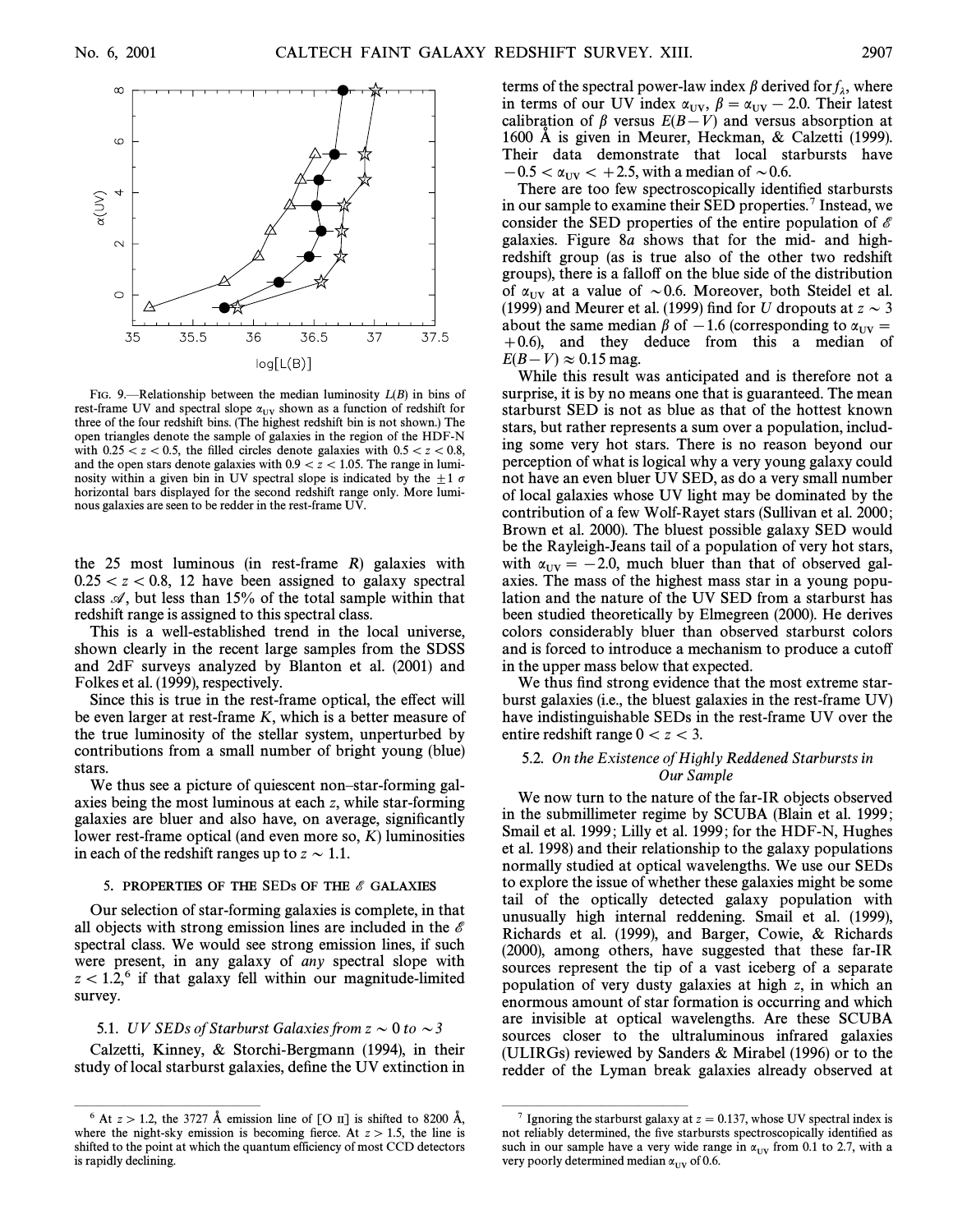optical wavelengths, as suggested by Adelberger & Steidel (2000)? Do their presence and numbers imply that it is " useless " to study galaxies in the optical?

Assuming SCUBA sources are not AGNs, but rather dusty starbursts, we attempt to isolate galaxies from our sample with a high rate of ongoing star formation most comparable with the galaxies detected with SCUBA. We take the group of galaxies with strong emission lines, i.e., those classified as  $\mathscr{E}$ , as the relevant sample, recognizing that this is a somewhat more diverse group that may contain many galaxies "older" and with less current star formation than those detected by SCUBA or than pure local starburst galaxies. Hence, the intrinsic UV power-law index of many of these galaxies may be somewhat redder than that of a pure starburst.

Figure 8a suggests for strong emission-line galaxies in our sample a continuous distribution of  $\alpha_{UV}$ , peaked at a layel slightly redder than that of local starbursts and of level slightly redder than that of local starbursts and of  $z \sim$  3 U dropouts. There is no obvious second (redder) component, although there may be an extended low-level red tail to the distribution. One should note, however, that the distribution in  $\alpha_{UV}$  shown in Figure 8*a* for the  $\mathscr E$  galaxies includes both  $\mathscr E$  and  $\mathscr E\mathscr I$  galaxies.<sup>8</sup> When restricted to just  $\mathscr E$ galaxies, the red tail is reduced relative to the blue peak. Furthermore, galaxies in the red tail of this distribution do not seem to have lower luminosities, as would be expected were the red tail due primarily to internal reddening.

This whole issue is related to the nature of the extremely red objects found in deep IR selected samples. As we have stated earlier (Cohen et al. 1999a, 2000; see also Scodeggio & Silva 2000), evidence from our redshift surveys suggests that the majority of the EROs in this magnitude regime with  $R - K \sim 5$ –6 are passively evolving "old" stellar populations at  $z \sim 1.3$ . While there are undoubtedly some very red, very dusty ULIRGs with extensive star formation similar to the ERO HR 10 at  $z = 1.44$  (Dey et al. 1999 and references therein), these appear to be rare.

Our analysis of the SEDs of galaxies with strong emission lines in our R-selected sample does not provide any evidence that supports the existence of a significant "missed" population of dusty galaxies with extensive star formation that might be forming a significant fraction of the stars in the universe within the regime  $z \lesssim 1.5$ . Dust enshrouded starburst nuclei that do not dominate the total integrated light from a distant galaxy cannot be excluded by our SEDs. However, Moriondo, Cimatti, & Daddi (2000) and Stiavelli & Treu (2000) find that  $HST$  images of EROs are extremely red not just within the nucleus, but over the entire galaxy image.

## 5.3. Prediction of the Mid-IR Flux from the UV Spectral Index

Meurer et al. (1999) have provided a formalism for predicting the far-IR thermal dust emission from the UV spectral indexes of starbursts. They suggest that as the amount of dust increases, the UV spectral index becomes redder and deviates further from the extremely blue power-law index characteristic of bare young starbursts. The absorbed UV radiation is then reemitted by dust in the mid- and far-IR.

ÈÈÈÈÈÈÈÈÈÈÈÈÈÈÈ

Meurer et al. (1999) give the relevant relationships calibrated by their analysis of local starbursts to predict the emitted flux in the thermal-IR from dust.

We attempt to use their formalism to predict which of the galaxies in the region of the HDF-N should have been detected in the mid-IR by ISO, assuming that a correlation between mid- and far-IR emission exists. We employ a ranking scheme to do this, comparing the list of galaxies actually detected by ISO, from the analysis of Aussel et al. (1999), with our entire sample. The optical counterparts of the ISO galaxies are discussed and listed in Cohen et al. (2000). Only those with  $R < 22.8$  (i.e., those for which the identification is considered reasonably certain) are included. Since the ISO optical counterparts are of spectral type  $\mathscr{E}$ ,  $\mathscr{E}I$ , or  $\mathscr{E}A$  (Cohen et al. 2000), we also predict the mid-IR flux for the galaxies within our sample of those spectral types (as well as the spectroscopically identified starbursts, which are mostly of too low a luminosity to have been detected by  $ISO$  and with  $R < 22.8$ .

Because of the correlation between galaxy spectral type and SED indexes shown in Tables 2 and 3 and Figure 8, a misclassification of a galaxy to spectral type  $\mathscr E$  that is actually an intermediate spectral type ( $\mathcal{I}, \mathcal{EF},$  or  $\mathcal{BE}$ ), will produce a galaxy that appears slightly too red in the restframe UV, hence seems excessively dusty. The predicted mid-IR flux for such a misclassified object will be overestimated. This type of classification error should not occur until a galaxy is either very faint or has  $z > 0.9$ , where the 4000 Å region is shifted into the thicket of night-sky lines, and it is very hard to distinguish anything except the emission features. Hence, the mid-IR luminosity prediction is carried out for the redshift range of  $0.25-1.05$ , omitting the highest z range, in which the galaxy spectral types are more uncertain.

There are 12 ISO galaxies with secure optical counterparts in the relevant redshift range. We find the ranking of the 12 ISO galaxies in predicted mid-IR luminosity using the formalism of Muerer et al. within the set of 154 potential optical counterparts from our survey selected as described above. For comparison, we ascertain the rank of the ISO galaxies in the total sample when ordered by  $L(B)$  or  $L(R)$ .

Figure 10 shows the rankings of the 12 ISO-detected galaxies in this redshift range within the sample of 154 galaxies. A perfect discriminant would have the ISO galaxies occupying ranks  $1-12$ . None of the discriminants tried is very good. The results are unchanged when only  $\mathscr E$  galaxies are used. They are also unchanged when a correction to the luminosity for passive evolution is made. The sBB SED model fits were used throughout; the results are unchanged when the 2p fits are used.

The best discriminant appears to be the B-band luminosity. The mid-IR flux predicted with the algorithm of Meurer et al. (1999) for the galaxies detected by ISO in our sample does not appear to do better overall than either the B- or R-band luminosity. While the ISO detections correspond to galaxies that are among the most luminous (using any of the three definitions of luminosity given above), there are still many galaxies of comparable luminosity that were not detected by ISO. The formalism of Meurer et al. (1999) does not significantly reduce this problem. One should note, however, that this formalism was developed to explain the far-IR emission of galaxies where thermal emission from dust dominates. At a typical redshift of 0.6, the 15  $\mu$  ISO bandpass corresponds to 9.4  $\mu$  in the rest frame.

<sup>&</sup>lt;sup>8</sup> Unless otherwise specified, throughout this paper, a galaxy's spectral class for purposes of plots and figures is defined only by the first character of its assigned spectral class.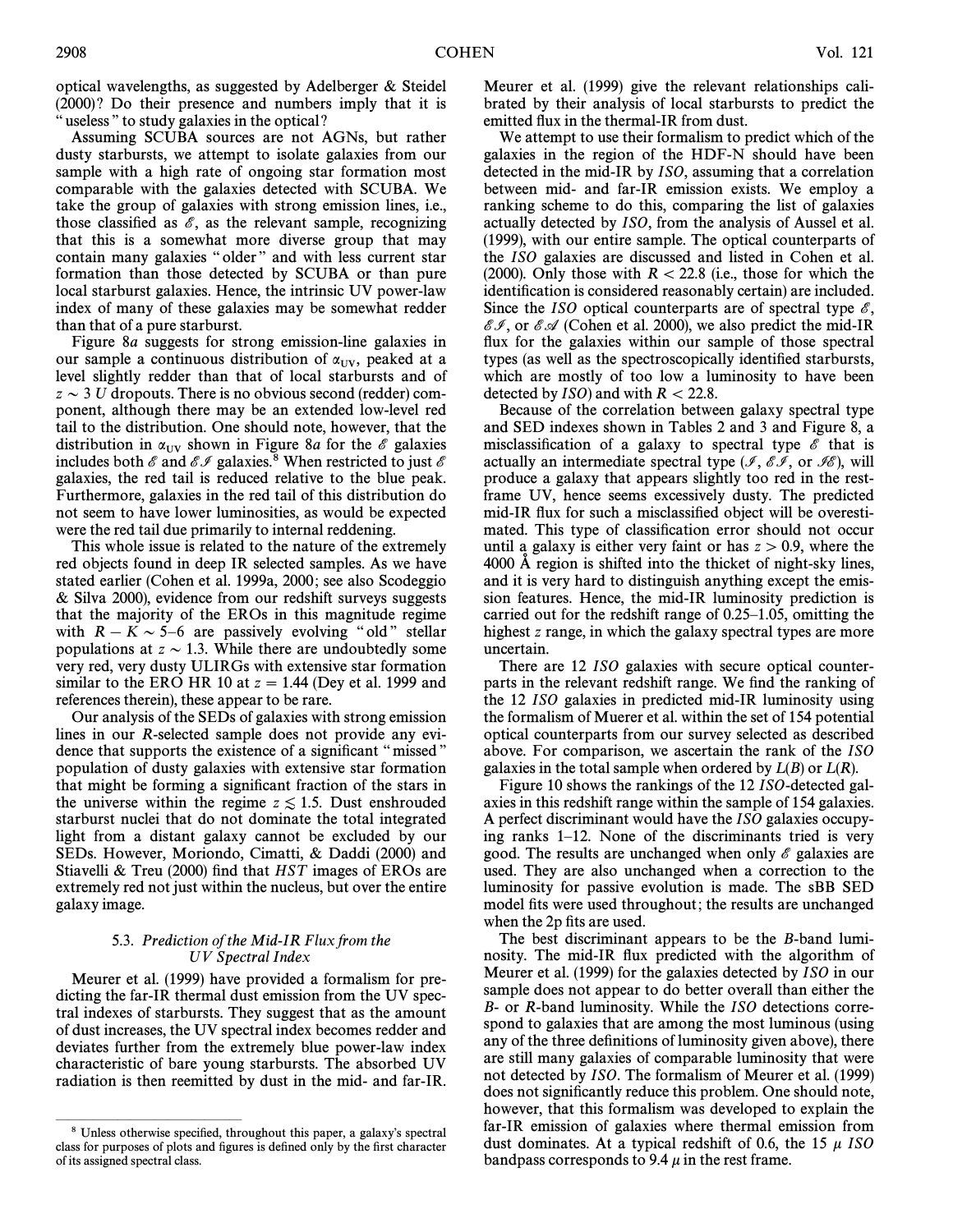![](_page_14_Figure_3.jpeg)

FIG. 10.<sup>-</sup>Ranking of the galaxies detected by ISO within the sample of all (154) galaxies, with spectra showing strong emission lines and  $R < 22.8$ , shown for the redshift range  $0.25 \lt z \lt 1.05$ . The solid line indicates the ranking of the ISO galaxies within the sample using  $L(B)$ , the dashed line is for  $L(R)$ , and the dot-dashed line uses the mid-IR luminosity predicted using the formalism of Meurer et al. (1999).

#### 6. COMMENTS ON PHOTOMETRIC REDSHIFTS

Photometric redshifts have become very popular recently (see, e.g., Connolly et al. 1997; Fernández-Soto et al. 1999). As our blind tests (Hogg et al. 1998a ; Cohen et al. 2000) have shown, these are capable of accurately predicting the true redshift of an object in essentially all cases with the excellent photometry that one can obtain from deep HST images. However, many wide-area ground-based surveys plan to use photometric redshifts for various purposes, and one might be concerned that the limitations of groundbased photometry for such faint objects will reduce the accuracy of the resulting photometric redshifts beyond a tolerable level.

There are two problems here, both becoming worse as one presses fainter. The first is the impact of crowding, while the second is the decreasing accuracy of the photometry itself for isolated fainter objects. We can assess the influence of the former in that even with very careful hand checking of all objects in our sample in the region of the HDF-N and with images with 1" seeing, we could not obtain believable SEDs for about 25 of 590 objects because of crowding.<sup>9</sup> Almost all these objects have  $R > 22$ . That error rate in a massive nonmanually checked catalog at this magnitude level would be larger and would further increase by a large factor for a catalog with a fainter limiting magnitude or poorer seeing conditions. The influence of confusion on photometry is discussed by Hogg (2001). Even in the HDF-N itself, our survey still operates at a level in excess of 60 resolution elements per source.

The 4000 A break is the dominant feature in the spectra

of galaxies in this redshift range. $10$  If the photometric errors are such that it is impossible to discern the presence of the break, assignment of a photo-z becomes problematic at **best** 

We can test with each of our two fitting models whether a 4000  $\AA$  break is measurable. In the case of the 2p SED model, we require that we can detect  $\alpha_{IR} - \alpha_{UV}$ , which is a honder of the product of the age nonzero, while broadband change in continuum slope, as nonzero, while the sBB model permits direct measurement of the 4000 A break.

Our criterion for detectability for the  $4000 \text{ Å}$  break in the sBB SED model is that  $L(\lambda_m, \text{ red}) - L(\lambda_m, \text{ blue}) \ge 0.05 \text{ dex}$ (corresponding to a 4000 Å break of  $\geq$  0.13 mag). For the 2p model, we require that  $|(\alpha_{\text{IR}} - \alpha_{\text{UV}})|/\sigma \ge 1.5$ , where  $\sigma$  is determined from the fitting procedure and is based on the determined from the fitting procedure and is based on the observed brightness of the object, the number of filters used to determine the SED, and the redshift of the object.

We find the number of galaxies in each redshift range for which, with the definitions given above, the detection of a 4000  $\AA$  break is problematic. This fraction is less than 20% for galaxies with  $z < 0.8$ , but it rises to more than 30% above  $z \sim 0.8$ . While the overall fraction of galaxies without detectable 4000  $\AA$  breaks is approximately the same for the two SED models, the behavior of galaxies of spectral class  $\mathcal{A}$ , in particular, depends on the fitting scheme adopted. In the 2p model, essentially all such galaxies have easily detectable breaks, while in the more detailed sBB model, they have small  $4000$  Å breaks but still display substantial changes in the overall spectral slope between the rest-frame UV and optical. In any case, there is clearly a significant population of galaxies, consisting predominantly of those with strong emission lines, that do not have a detectable  $4000$  Å break or Balmer jump. For such galaxies, adding IR photometry will not help in providing a valid photometric redshift. Only higher precision photometry, difficult to achieve from the ground for such faint objects, will help.

Brunner, Szalay, & Connolly (2000) have discussed this issue at length, since it affects their study of galaxy clustering, which uses photometric redshifts to divide a pencil beam survey into several redshift shells, thus avoiding the projection integral. Their particular application is eased by the fact that, as shown by Hogg, Cohen, & Blandford (2000), throughout this range in z, most of the clustering signal is from the redder early-type galaxies, which will yield reasonably accurate photo-z's under any appropriate scheme.

### 7. QUALITATIVE VIEW OF THE EVOLUTION OF  $L^*(K)$

We show in Figure 11 the rest-frame K-band luminosity  $L(K)$ , calculated from the sBB parameters of the SED fits, as a function of cosmological comoving volume. The issue of K-corrections has been avoided through the use of multicolor photometry, spanning a broad wavelength range. However, extrapolation beyond the reddest observations (i.e., trusting the functional form of the model SEDs) is required to obtain rest-frame K magnitudes for galaxies in this sample, with the largest extrapolation required for the highest z galaxies.

ÈÈÈÈÈÈÈÈÈÈÈÈÈÈÈ

ÈÈÈÈÈÈÈÈÈÈÈÈÈÈÈ  $9$  The number of galaxies without reliable SEDs given in  $\S 3.8$  includes galaxies with no observation at  $K$ , as well as those suffering from crowding.

 $10$  We ignore the higher redshift range in which the Lyman break dominates and in which the decline in Ñux across the boundary is more than a factor of 10, but the objects are, in general, fainter than the range considered here of  $R < 24$ .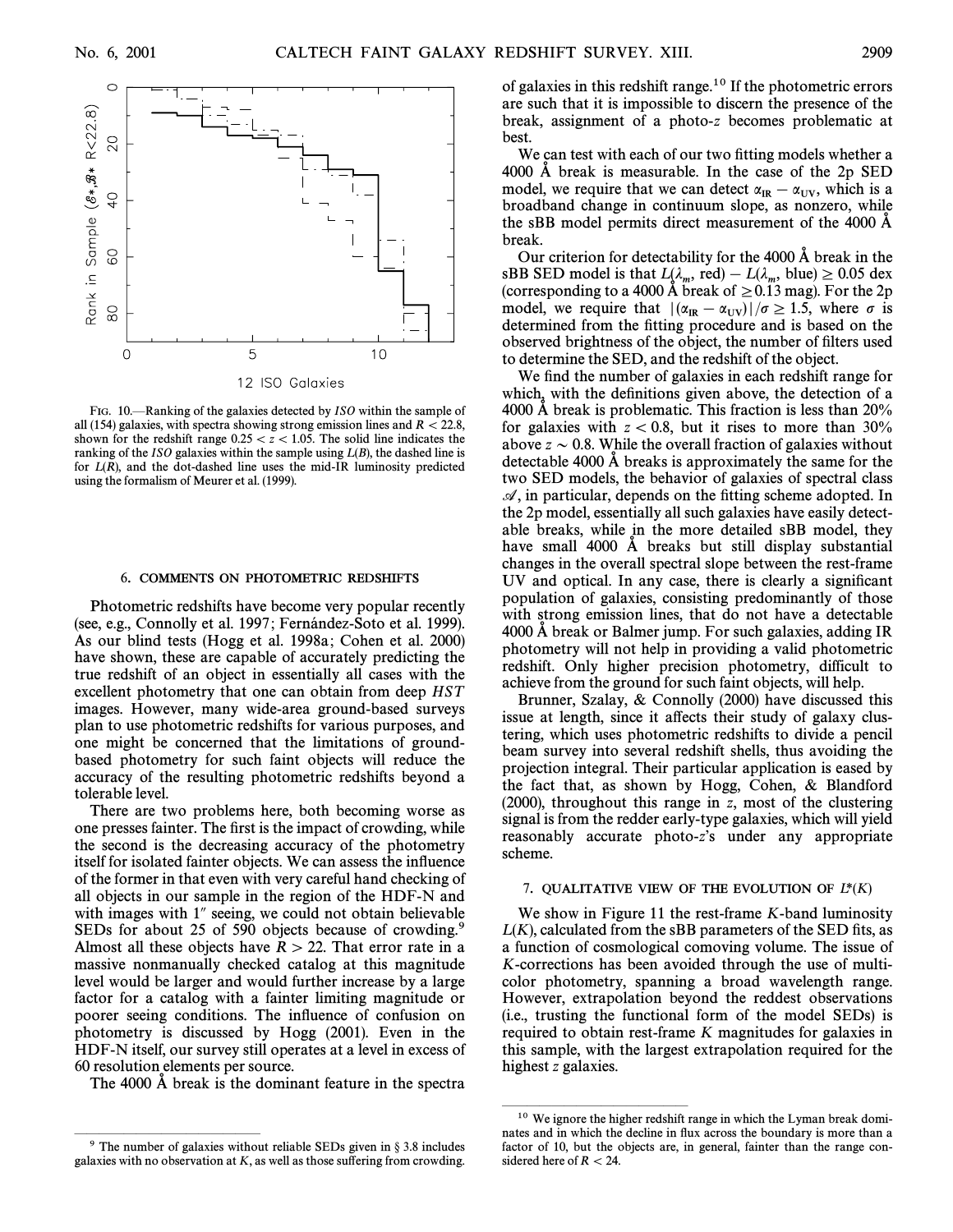![](_page_15_Figure_2.jpeg)

FIG.  $11 - L(K)$  is shown as a function of the cosmological comoving volume for galaxies in the region of the HDF-N with secure redshifts. The plot symbols are the same as in Fig. 7. The lines at the top of the distribution represent the track of a  $L^*$  (at K) galaxy with  $L = 10^{11} L_{\odot}$  (at  $z = 0$ ) of type E, Sa, and Sc, with evolutionary corrections at K calculated by Poggianti (1997) and applied for  $z > 0$ .

The rationale for studying galaxies at  $K$  is that the integrated light there is much more representative of the total stellar mass of a galaxy than are the optical colors, where light from the most recent epoch of star formation may dominate over that from the older population as one moves toward the ultraviolet. Converting these K luminosities for the galaxies in our sample into total stellar masses of the galaxies requires a model of evolving galaxy SEDs to evaluate their mass-to-light ratio as a function of look-back time and their star formation history. We use the evolutionary corrections from the models of Poggianti (1997), and interpret her E, Sa, and Sc galaxy classes as roughly equivalent to our galaxy spectral types,  $\mathcal{A}, \mathcal{I},$  and  $\mathcal{E}$ . The lines in Figure 11 thus indicate the predicted track of a galaxy of constant mass from Poggianti (1997) for the three morphological galaxy classes. As expected, the evolutionary change in luminosity at  $K$  predicted by Poggianti (1997) is quite small and much less dependent on the details of the star formation history (i.e., of the galaxy spectral class) than are those predicted at  $B$  or  $R$ . These tracks, which include passive stellar evolution for the elliptical, are at rest-frame K a good representation of the evolution of at least the most luminous galaxies in our sample.

Recent determinations of  $L^*(K)$  in the local universe correspond to  $L^*(K) = 8 \times 10^{36}$  W (Gardner et al. 1997; Loveday 1999; from the combination of the 2dF and 2MASS survey, Cole et al. 2001). The passive evolution model lines are shown with this luminosity (at  $z = 0$ ), equivalent to  $1.3 \times 10^{11}$  L<sub>o</sub> at K. For elliptical galaxies, using the mass-to-light ratio at  $K$  for local ellipticals computed by Worthey (1994), this is a galaxy with a total mass of  $1 \times 10^{11}$  M<sub>o</sub>. The mass-to-light ratio of Sb galaxies is smaller by about a factor of 2.

Figure 11 suggests, as has been evident from our work on spatial clustering in this field, that luminous nearby ( $z \leq$ 0.3) galaxies are absent in this field. That is presumably a result of the selection criteria for defining the HDF-N adopted by Williams et al. (1996).

Figure 11 also shows the gradual increasing mean luminosity of star-forming galaxies (our spectral class  $\mathscr{E}$ ) to  $z \sim 1$  and the increasing dominance of such galaxies as a

fraction of the total observed population, an effect found previously with smaller samples by many groups, including Cowie et al. (1996), Hammer et al. (1997), and Hogg et al. (1998b). There are some selection e†ects, as discussed many times in the earlier papers in this series, namely, faint objects have a lower probability of being assigned a redshift unless they have very strong emission lines, and the same is true for galaxies with  $z > 1$ . However, the redshift completeness of our sample is very high, in excess of 93%.

A formal analysis of the galaxy luminosity functions will follow in the next paper in this series. Once the evolution of  $L^*$  is properly determined, then subject to the accuracy of Poggianti's (1997) predicted evolutionary corrections at rest-frame K and to the uncertainties in the extrapolation of our SEDs beyond the range in wavelength over which photometry exists, one can evaluate the change in the total stellar mass of  $L^*$  galaxies. This can then be used to provide another constraint on the rate of massive mergers out to  $z \sim 1$ ; Carlberg et al. (2000) has already provided one such constraint through an analysis of the kinematic pairs in our sample.

#### 8. SUMMARY

In this paper, we have evaluated the SEDs for a sample of 590 galaxies in the region of the HDF-N with  $z < 1.5$  using a new versatile and stable SED model. This has been done directly from the data using multicolor photometry with wide wavelength coverage combined with spectroscopic redshifts from our 93% complete R-selected redshift survey here. The behavior of the SEDs with galaxy spectral type (i.e., "recent" star formation history) and with redshift confirms the trends found in our earlier studies of smaller samples; galaxies with strong signs of recent star formation (i.e., those that show emission lines) have bluer continuum slopes in both the rest-frame UV and optical/near-IR. The most luminous galaxies tend to be of the galaxy spectral class  $\mathscr A$  at a rate much higher than their fraction in the total sample, i.e., the redder galaxies tend to be more luminous. In the mean, actively star-forming galaxies become bluer in the rest-frame UV at higher redshifts, which may perhaps be due to systematic redshift-dependent fitting errors for  $\alpha_{\text{UV}}$ .<br>We see no other change with redshift in the relationship We see no other change with redshift in the relationship between SED characteristics and galaxy spectral type defined by the presence and strength of narrow emission and absorption features to  $z \sim 1.1$ .

We use these SEDs to evaluate the potential accuracy of photometric redshifts, bearing in mind that a break at 4000 A must be detectable to within the errors of the photometry to assign a photo-z for galaxies in this redshift regime. We also use them to demonstrate that the SEDs in the rest-frame UV of the most extreme starburst galaxies (i.e., the bluest  $\mathscr E$ galaxies) are indistinguishable SEDs from those of local starbursts, as analyzed by Calzetti et al. (1994), and from those of the Lyman break galaxies at  $z \sim 3$  studied by Steidel et al. (1999) and Meurer et al. (1999).

We also attempt to set constraints on the possible existence of a separate class of dusty starburst galaxies and on the variation from galaxy to galaxy within a galaxy spectral class of internal reddening using these SED indexes. Finally, we use the UV spectral indexes of all the strong emissionline galaxies to predict which of them should have been detected by ISO in the mid-IR; this exercise was only modestly successful.

We conclude by presenting the rest-frame K-band lumi-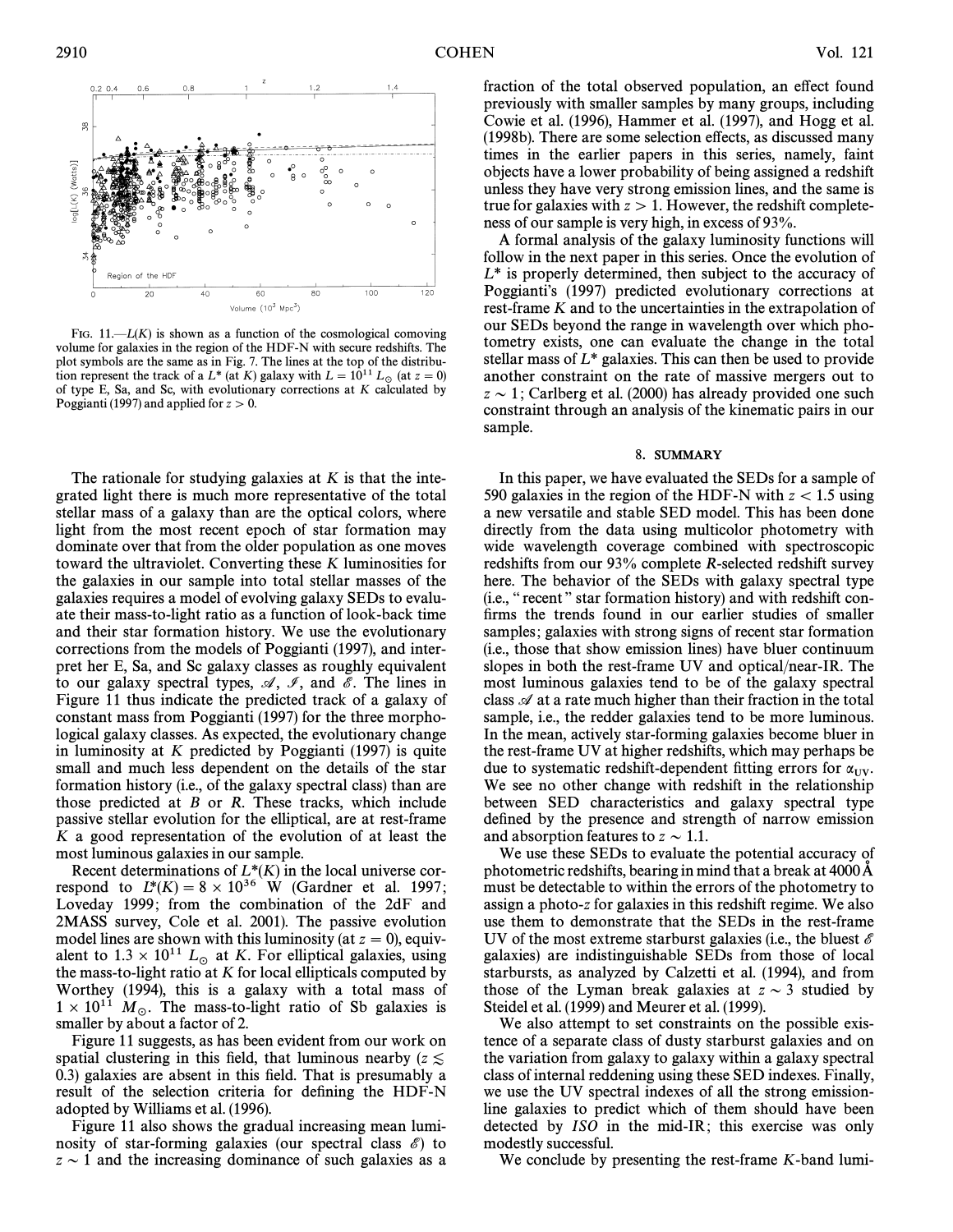nosity as a function of z. We see the effect of selecting a field (i.e., the HDF-N) to be devoid of bright galaxies. We see encouraging overall consistency with predictions of evolutionary corrections for the rest-frame  $L(K)$  computed from models of integrated light of galaxies by Poggianti (1997). We see the gradual change in the population of various types of galaxies, with star-forming galaxies becoming both a larger fraction of the total population and more luminous as one moves toward  $z \sim 1$ . The overall pattern of the  $L (K)-z$ relationship suggests that passive evolution at constant total stellar mass is a good approximation to the actual behavior of at least the most luminous galaxies in this large sample of galaxies in the region of the HDF-N out to  $z \sim 1.5$ , an issue that will be explored in depth in the next paper in this series.

The entire Keck/LRIS user community owes a huge debt to Jerry Nelson, Gerry Smith, Bev Oke, and many other people who have worked to make the Keck Telescope and LRIS a reality. We are grateful to the W.M. Keck Foundation, and particularly its late president, Howard Keck, for the vision to fund the construction of the W.M. Keck Observatory.

We thank Roger Blandford, David Hogg, and Gerry Neugebauer for helpful discussions, as well as Amy Barger and Len Cowie for access to their unpublished photometric database for the region of the HDF-N. We also thank Robert Brunner for supplying filter transmission curves and two anonymous referees for constructive criticism of the manuscript. This work was not supported by any federal agency.

## APPENDIX A

## UPDATES TO THE REDSHIFT CATALOG IN THE REGION OF THE HDF-N

In Tables 6A and 6B, we present redshifts obtained since 1999 November for objects in the region of the HDF-N. This is new, additional material that supplements that presented in Cohen et al. (2000). The galaxy spectral classes and redshift quality classes used here are those defined in Cohen et al. (1999a). Table 6A contains information for 53 objects in the flanking fields and is based exclusively on our LRIS (Oke et al. 1995) observations at the Keck Observatory during the winter of 2000. Emphasis in planning the observations was on galaxies with  $23.0 \lt R \lt 23.5$ . Table 6B contains the additional redshifts for five objects in the HDF-N itself, some of which are from other groups, as indicated in the table.

Combining this new material with the data presented in Cohen et al. (2000), the redshift completeness in the HDF-N itself to  $R<$  24 is now 95%, while that in the flanking fields within the survey area of Cohen et al. is in excess of 93% to  $R<$  23. The SED parameters for these new galaxies with  $z < 1.5$  and reliable SEDs are given in Tables 7A and 7B.

In addition, three redshifts from the catalog of Cohen et al. (2000) are being changed. The spectral features that led to the redshift assignment given in our catalog in each case are real, but the identification assigned to them has been modified. Based on a suggestion from M. Dickinson (2000, private communication), the same suggestion subsequently being made by Fernandez-Soto et al. (2001), and after looking at the relevant spectra, the redshift of H36396\_1230 has been changed. What in hindsight should have been recognized as an obvious Ly $\alpha$  emission line was previously identified as the Mg II line at 2800 Å. The redshifts of H36494\_1316 and H36560\_1329 are also being modified to identify the single emission line as [O II] 3727  $\AA$ instead of  $H\alpha$  in order to conform to the rules stated in earlier papers in this series regarding redshifts from spectra showing only single emission lines and also based on the photometric redshift/spectroscopic redshift discrepancy discussed by Fernández-Soto et al. If these rules had been followed in all three cases, no modifications would have been necessary. The corrections are listed in Table 8. The SEDs have been calculated using the updated values.

Finally, the magnitude given for H36453–1153 in Cohen et al. (2000) is too bright. There are several faint objects close together that are clearly resolved in the HST image, but only one entry appears in the H00 photometric catalog. The object with the spectroscopic redshift is the U-dropout, and instead of  $R = 22.53$ , the value given in Cohen et al. (2000), a better estimate for this galaxy is  $R \sim 23.3$ .

### APPENDIX B

## EFFECTIVE WAVELENGTHS OF THE FILTERS

The effective wavelength of the  $K_s$  (short K) filter is taken as 2.17  $\mu$  with an absolute flux at 0 mag of log  $(y_x^r) = -9.01$ <br> $m^{-2}$  (M. Pabre 1998, private communication). Persson et al. (1998) also discuss the effecti W m<sup>-2</sup> (M. Pahre 1998, private communication). Persson et al. (1998) also discuss the effective wavelengths of various infrared photometric systems. The effective wavelengths of the other three filters in the H00 database  $(U_n, G_n)$  and R) are given<br>by Steidal & Hamilton (1993). The Barger et al. (1999) database consists of at least six col by Steidel & Hamilton (1993). The Barger et al. (1999) database consists of at least six colors, five of which are on the Johnson system, and hence their effective wavelengths can be taken from standard sources; we adopt those of Fukugita et al. (1995). The notched HK' filter is described in Barger et al. (1999; see also Wainscoat & Cowie 1992). The galaxy measurements at HK' were transformed to a standard Johnson K using the relationship  $K = HK' - 0.3$  given by Barger et al. (1999).

## APPENDIX C

## DETAILS OF THE SED-FITTING PROCEDURES

Here we describe the details of the fitting procedures and how the flux at the transition wavelength is handled. For the 2p SED, the power law was fit first to the side (blue or red) of rest-frame  $4000\text{\AA}$  that had the most observed points; this depended on the redshift of the object and the number of filters for which data actually exists. A linear least-squares fitting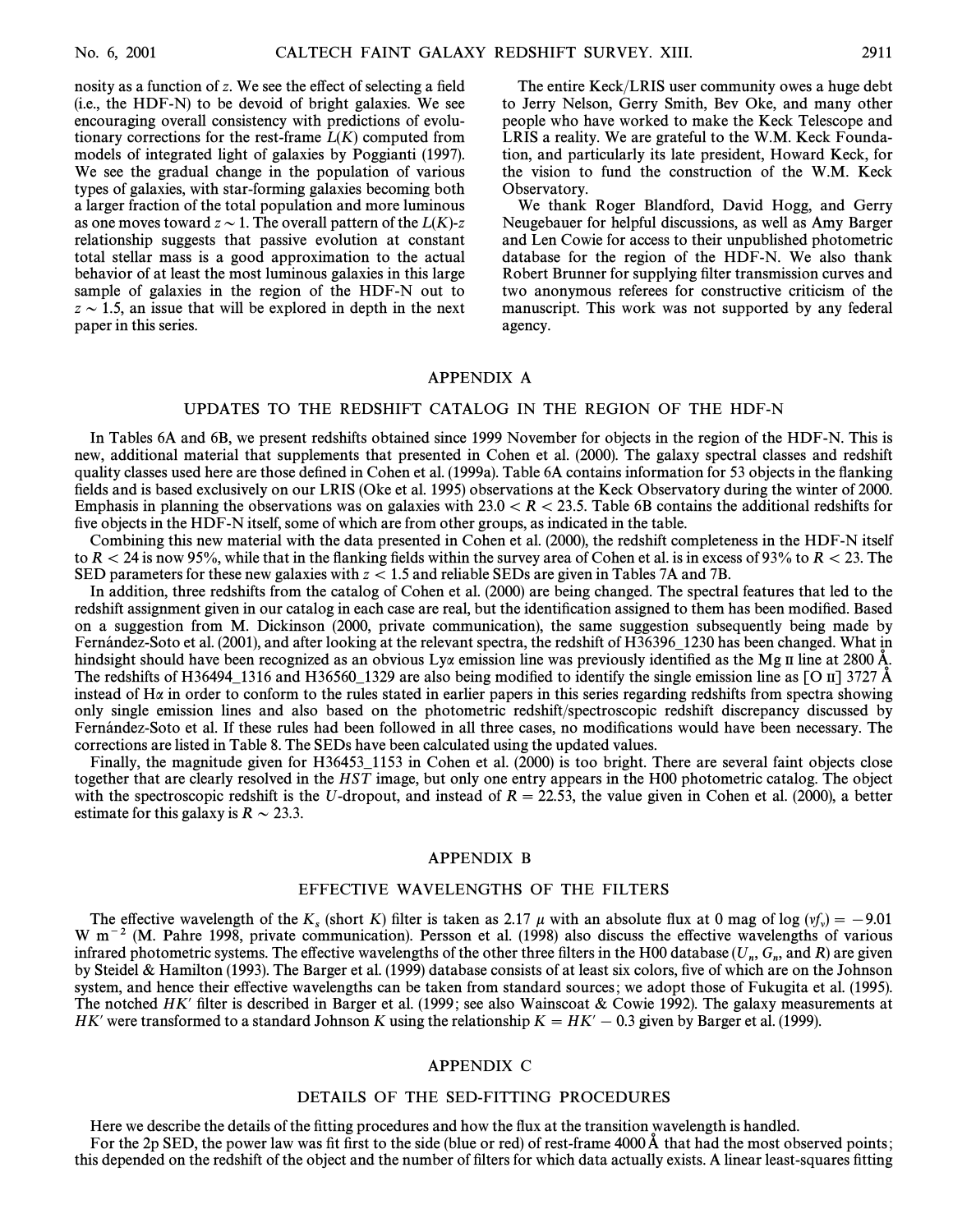## 2912 COHEN

| A BL<br>nа |
|------------|
|------------|

| Additional Redshifts for Galaxies in the Flanking Fields of the HDF-N |  |
|-----------------------------------------------------------------------|--|
|-----------------------------------------------------------------------|--|

|                            |                 | R     |       |                                            |               |        |
|----------------------------|-----------------|-------|-------|--------------------------------------------|---------------|--------|
| R.A. (J2000)               | Decl. (J2000)   | (mag) | z     | Quality                                    | Spectral Type | Source |
| 12 36 16.67                | $+62$ 13 10.5   | 23.34 | 0.437 | $\mathbf{1}$                               | Е             | Cal    |
| 12 36 18.16                | $+62$ 12 57.6   | 23.54 | 0.473 | $\mathbf{1}$                               | E             | Cal    |
| 12 36 21.69                | $+62$ 12 18.2   | 23.32 | 1.008 | $\mathbf{1}$                               | E             | Cal    |
| 12 36 22.86                | $+62$ 11 18.4   | 23.78 | 0.895 | 5                                          | E             | Cal    |
| 12 36 22.85                | $+62$ 14 51.3   | 23.50 | 0.652 | 1                                          | E             | Cal    |
| 12 36 23.98                | $+62$ 11 21.6   | 23.53 | 0.842 | 4                                          | E             | Cal    |
| 12 36 25.14                | $+62$ 12 27.5   | 23.63 | 1.091 | 3                                          | A             | Cal    |
| 12 36 25.97                | $+62$ 12 37.6   | 23.63 | 0.437 | 1                                          | EI            | Cal    |
| 12 36 27.50                | $+62\;10\;26.0$ | 23.43 | 0.763 | 3                                          | ℐ             | Cal    |
| 12 36 29.75                | $+62$ 12 00.3   | 23.16 | 1.016 | 1                                          | EI            | Cal    |
| 12 36 29.82                | $+62$ 11 53.4   | 23.17 | 0.529 | 1                                          | E             | Cal    |
| 12 36 33.23                | $+62$ 10 49.9   | 23.34 | 1.006 | $\mathbf{1}$                               | E             | Cal    |
| 12 36 36.69                | $+62$ 11 11.3   | 23.24 | 0.846 | $\mathbf{1}$                               | E             | Cal    |
| 12 36 37.07                | $+62\;16\;15.1$ | 23.56 | 0.852 | 1                                          | E             | Cal    |
| 12 36 37.72                | $+620945.8$     | 23.39 | 0.513 | $\mathbf{1}$                               | E             | Cal    |
| 12 36 38.60                | $+62$ 12 53.3   | 23.41 | 0.960 | 5                                          | E             | Cal    |
| 12 36 39.47                | $+62\;10\;16.0$ | 23.33 | 0.485 | 1                                          | E             | Cal    |
| 12 36 41.42                | $+62$ 10 51.2   | 23.38 | 0.937 | $\mathbf{1}$                               | E             | Cal    |
| 12 36 42.34                | $+62$ 16 22.3   | 23.34 | 0.855 | $\mathbf{1}$                               | E             | Cal    |
| 12 36 42.84                | $+62$ 14 12.1   | 23.43 | 0.586 | 1                                          | E             | Cal    |
| 12 36 43.24                | $+62$ 13 32.5   | 23.43 | 0.905 | 4                                          | E             | Cal    |
| 12 36 44.42                | $+62$ 10 52.8   | 23.50 | 0.937 | 1                                          | Е             | Cal    |
| 12 36 45.24                | $+62$ 11 08.7   | 23.41 | 0.513 | 1                                          | EI            | Cal    |
| 12 36 46.56                | $+62$ 10 49.1   | 23.70 | 0.945 | $\mathbf{1}$                               | $\mathscr I$  | $AS^a$ |
| 12 36 48.57                | $+62$ 10 48.8   | 23.39 | 0.940 | 5                                          | E             | Cal    |
| 12 36 49.75                | $+62$ 11 06.7   | 23.37 | 1.018 | 3                                          | E             | Cal    |
| 12 36 50.52                | $+62$ 15 24.0   | 23.80 | 0.321 | $\mathbf{1}$                               | E             | Cal    |
| 12 36 52.03                | $+62$ 10 59.1   | 23.67 | 0.955 | 5                                          | E             | Cal    |
| 12 36 52.24                | $+620957.6$     | 23.07 | 0.750 | $\mathbf{1}$                               | E             | Cal    |
| 12 36 53.36                | $+62$ 10 25.8   | 23.20 | 0.973 | 4                                          | E             | Cal    |
| 12 36 56.03                | $+62$ 10 20.7   | 23.64 | 0.938 | 1                                          | E             | Cal    |
| 12 36 56.84                | $+62$ 10 02.0   | 23.51 | 0.000 | $\mathbf{1}$                               | М             | Cal    |
| 12 36 57.07                | $+62$ 15 11.2   | 23.50 | 0.849 | $\mathbf{1}$                               | EI            | Cal    |
| 12 36 57.30                | $+62$ 10 26.1   | 23.29 | 0.847 | 5                                          | Е             | Cal    |
| 12 36 57.70                | $+62$ 10 40.9   | 23.24 | 1.416 | 3                                          |               | Cal    |
| 12 36 58.52                | $+62$ 15 53.3   | 23.55 | 0.457 | 1                                          | ℐ<br>Е        | Cal    |
| 12 36 59.83                | $+620947.9$     | 23.04 | 0.679 | 1                                          | E             | Cal    |
| 12 37 00.16                | $+62\;16\;15.1$ | 22.83 | 0.914 | $\mathbf{1}$                               | E             | Cal    |
| 12 37 00.42                | $+62$ 10 01.6   | 23.26 | 0.791 | 5                                          | Е             | Cal    |
| 12 37 00.77                | $+62$ 11 33.7   | 23.27 |       | $\mathbf{1}$                               | E             | Cal    |
|                            |                 |       | 0.305 | $\mathbf{1}$                               |               |        |
| 12 37 00.90                | $+62$ 10 28.4   | 22.27 | 0.563 | 4                                          | EI            | Cal    |
| 12 37 01.11                | $+62$ 14 26.0   | 23.41 | 0.901 |                                            | Е             | Cal    |
| 12 37 02.24<br>12 37 02.53 | $+62$ 10 33.0   | 23.46 | 0.276 | 1                                          | E             | Cal    |
|                            | $+62$ 11 05.3   | 23.43 | 1.014 | $\mathbf{1}$                               | 6             | Cal    |
| 12 37 04.25                | $+62$ 09 59.7   | 22.59 | 0.322 | $\mathbf{1}% _{T}\left( \mathbf{1}\right)$ | E             | Cal    |
| 12 37 04.27                | $+62$ 10 29.9   | 23.23 | 0.411 | $\mathbf{1}$                               | E             | Cal    |
| 12 37 06.04                | $+62$ 13 40.4   | 23.25 | 0.672 | 5                                          | E             | Cal    |
| 12 37 06.33                | $+62$ 10 57.4   | 23.66 | 0.906 | 1                                          | E             | Cal    |
| 12 37 06.83                | $+62$ 10 06.6   | 22.89 | 0.938 | 4                                          | E             | Cal    |
| 12 37 09.64                | $+62$ 11 19.4   | 23.76 | 1.176 | 1                                          | E             | Cal    |
| 12 37 10.54                | $+62$ 11 16.3   | 23.60 | 0.841 | 5                                          | E             | Cal    |
| 12 37 11.14                | $+62$ 12 57.0   | 23.20 | 0.484 | 1                                          | E             | Cal    |
| 12 37 12.15                | $+62$ 11 44.2   | 23.10 | 0.909 | 4                                          | E             | Cal    |

a This redshift is from Adelberger & Steidel 2000.

routine from Press et al. (1986) was used. Once one index was determined, the second spectral index is calculated, assuming forced agreement in the value of  $L<sub>v</sub>$  at 4000 Å.

For the sBB SED model, the fitting is accomplished with routines from Press et al. (1986). The fitting rules are as follows: If there are four or more filter bands observed on the red side and three or more on the blue side, then the regimes  $\lambda < \lambda_m$  and  $\lambda > \lambda_m$  are fit independently. If there are fewer than four on the red side, then the blue si than three on the blue side, then the red side fit is done first, and a point is added to the blue side at  $\lambda_m$  with the value predicted than three on the blue side, then the red side fit is done first, and a point is ad than three on the state, then the red state in is done inst, and a point is added to the state side at  $n_m$  from the sBB fit.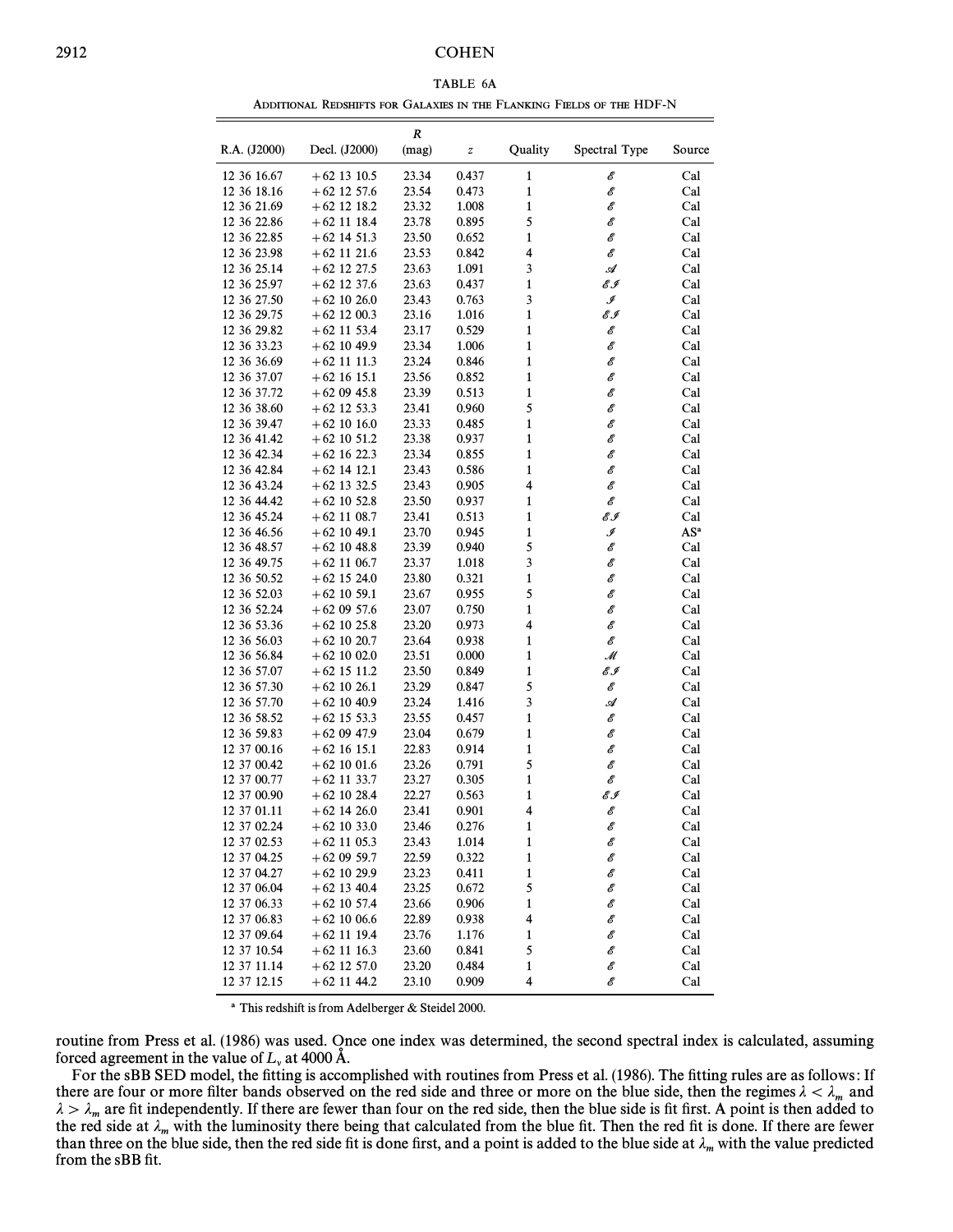|              |               |            | IABLE 0B |                                                |               |                       |
|--------------|---------------|------------|----------|------------------------------------------------|---------------|-----------------------|
|              |               |            |          | ADDITIONAL REDSHIFTS FOR GALAXIES IN THE HDF-N |               |                       |
| R.A. (J2000) | Decl. (J2000) | R<br>(mag) | z        | Ouality                                        | Spectral Type | Source                |
| 12 36 37.77  | $+62$ 12 35.1 | 23.87      | 0.485    |                                                | E             | Cal                   |
| 12 36 45.30  | $+62$ 11 42.9 | 24.00      | 0.558    |                                                | E             | St <sub>0</sub> , Cal |
| 12 36 47.17  | $+62$ 13 41.7 | 23.93      | 1.313    |                                                | E.A           | $Daw^b$               |
| 12 36 43.84  | $+62$ 12 41.5 | 25.21      | 4.540    | 11                                             | E             | Stern <sup>c</sup>    |
| 12 36 44.66  | $+62$ 11 50.2 | 26.50      | 4.580    | 11                                             | Е             | Stern <sup>c</sup>    |

TABLE 6B

b From Dawson et al. 2001.

c Published in Stern & Spinrad 1999.

TABLE 7A SED PARAMETERS FOR ADDITIONAL GALAXIES IN THE FLANKING FIELDS OF THE HDF-N

| R.A. (J2000)               | Decl. (J2000)                  | $log L(B)^a$<br>(W) | $\alpha_{\text{UV}}$<br>(2p) | $\alpha_{\rm IR}$<br>(2p) | $\alpha_{\rm UV}$<br>(sBB) | $\log L(\lambda_m, \text{ blue})$<br>(W) | $\boldsymbol{T}$<br>(sBB) | $\log L(\lambda_m, \text{red})$<br>(W) |
|----------------------------|--------------------------------|---------------------|------------------------------|---------------------------|----------------------------|------------------------------------------|---------------------------|----------------------------------------|
| 12 36 16.67                | $+62$ 13 10.5                  | 35.68               | 2.27                         | $-0.34$                   | 1.09                       | 35.54                                    | 9162                      | 35.60                                  |
| 12 36 18.16                | $+62$ 12 57.6                  | 35.67               | 1.82                         | 0.93                      | 0.50                       | 35.46                                    | 5281                      | 35.51                                  |
| 12 36 21.69                | $+62$ 12 18.2                  | 36.60               | 1.61                         | 0.96                      | 1.73                       | 36.61                                    | 6873                      | 36.61                                  |
| 12 36 22.86                | $+62$ 11 18.4                  | 36.24               | 1.76                         | 1.17                      | 1.71                       | 36.22                                    | 6255                      | 36.29                                  |
| 12 36 22.85                | $+62$ 14 51.3                  | 36.01               | 2.12                         | 0.77                      | 1.60                       | 35.91                                    | 6143                      | 35.97                                  |
| 12 36 23.98                | $+62$ 11 21.6                  | 36.18               | 0.73                         | 0.92                      | 0.57                       | 36.15                                    | 6708                      | 36.25                                  |
| 12 36 25.14                | $+62$ 12 27.5                  | 36.50               | 2.18                         | $-0.13$                   | 2.41                       | 36.59                                    | 13001                     | 36.59                                  |
| 12 36 25.97                | $+62$ 12 37.6                  | 35.37               | 1.39                         | 0.77                      | 1.02                       | 35.29                                    | 6372                      | 35.43                                  |
| 12 36 27.50                | $+62$ 10 26.0                  | 36.19               | 4.16                         | 1.53                      | 4.16                       | 36.18                                    | 5732                      | 36.26                                  |
| 12 36 29.75                | $+62$ 12 00.3                  | 36.53               | 0.08                         | 0.89                      | 0.18                       | 36.56                                    | 6927                      | 36.56                                  |
| 12 36 29.82                | $+62$ 11 53.4                  | 35.74               | 0.79                         | 0.66                      | 0.38                       | 35.67                                    | 6915                      | 35.82                                  |
| 12 36 33.23                | $+62$ 10 49.9                  | 36.58               | 1.30                         | 1.19                      | 1.66                       | 36.64                                    | 6421                      | 36.64                                  |
| 12 36 36.69                | $+62$ 11 11.3                  | 36.31               | 0.92                         | 0.61                      | 0.87                       | 36.32                                    | 8018                      | 36.44                                  |
| 12 36 37.07                | $+62$ 16 15.1                  | 36.22               | 1.33                         | 1.22                      | 1.33                       | 36.21                                    | 6107                      | 36.31                                  |
| 12 36 37.72                | $+620945.8$                    | 35.85               | 2.40                         | $-0.40$                   | 0.40                       | 35.58                                    | 8350                      | 35.73                                  |
| 12 36 38.60                | $+62$ 12 53.3                  | 36.34               | 1.42                         | $-0.26$                   | 1.17                       | 36.37                                    | 12158                     | 36.37                                  |
| 12 36 39.47                | $+62$ 10 16.0                  | 35.75               | 2.30                         | $-0.02$                   | 0.66                       | 35.53                                    | 6753                      | 35.64                                  |
| 12 36 41.42                | $+62$ 10 51.2                  | 36.47               | 2.32                         | 1.60                      | 2.32                       | 36.45                                    | 5699                      | 36.64                                  |
| 12 36 42.34                | $+62$ 16 22.3                  | 36.43               | 3.38                         | 0.82                      | 3.38                       | 36.45                                    | 7613                      | 36.52                                  |
| 12 36 43.24                | $+62$ 13 32.5                  | 36.29               | 0.66                         | 1.29                      | 0.58                       | 36.27                                    | 6278                      | 36.40                                  |
| 12 36 44.42                | $+62$ 10 52.8                  | 36.31               | 0.86                         | 0.60                      | 0.84                       | 36.32                                    | 8136                      | 36.40                                  |
| 12 36 45.24                | $+62$ 11 08.7                  | 35.56               | 0.03                         | $-0.22$                   | $^{ -0.17}$                | 35.61                                    | 10293                     | 35.76                                  |
| 12 36 46.56                | $+62$ 10 49.1                  | 36.48               | 2.83                         | 2.59                      | 2.82                       | 36.38                                    | 4616                      | 36.59                                  |
| 12 36 49.75                | $+62$ 11 06.7                  | 36.56               | 0.56                         | 1.10                      | 0.49                       | 36.55                                    | 5826                      | 36.55                                  |
| 12 36 52.03                | $+62$ 10 59.1                  | 36.33               | 1.09                         | 1.24                      | 1.69                       | 36.46                                    | 6679                      | 36.46                                  |
| 12 36 52.24                | $+620957.6$                    | 36.31               | 2.46                         | 1.47                      | 2.48                       | 36.31                                    | 5119                      | 36.31                                  |
| 12 36 53.36                | $+62$ 10 25.8                  | 36.54               | 0.94                         | 0.84                      | 1.19                       | 36.60                                    | 7075                      | 36.60                                  |
| 12 36 56.03                | $+62$ 10 20.7                  | 36.30               | 1.13                         | 1.27                      | 1.13                       | 36.28                                    | 6664                      | 36.47                                  |
| 12 36 57.07                | $+62$ 15 11.2                  | 36.24               | 1.10                         | 1.16                      | 1.00                       | 36.22                                    | 6184                      | 36.35                                  |
| 12 36 57.30                | $+62$ 10 26.1                  | 36.34               | 1.84                         | 1.92                      | 1.84                       | 36.30                                    | 5459                      | 36.52                                  |
| 12 36 57.70                |                                |                     | 3.14                         |                           | 3.65                       | 37.44                                    | 9231                      | 37.44                                  |
|                            | $+62$ 10 40.9                  | 37.25               |                              | 0.75                      |                            |                                          |                           |                                        |
| 12 36 58.52<br>12 37 00.16 | $+62$ 15 53.3                  | 35.67<br>36.61      | 3.75<br>1.06                 | $-0.34$<br>1.10           | 2.10<br>1.04               | 35.49<br>36.60                           | 8619<br>6556              | 35.57                                  |
| 12 37 00.42                | $+62$ 16 15.1<br>$+62$ 10 01.6 | 36.24               | 0.74                         | 1.04                      | 0.68                       | 36.21                                    | 6253                      | 36.60<br>36.28                         |
| 12 37 00.90                | $+62$ 10 28.4                  | 36.31               | 2.80                         | 0.98                      | 1.50                       | 36.08                                    | 5429                      | 36.22                                  |
|                            |                                | 36.32               |                              | 0.98                      | 0.70                       |                                          |                           |                                        |
| 12 37 01.11<br>12 37 02.24 | $+62$ 14 26.0                  | 35.23               | 0.80<br>2.51                 | 0.06                      | 1.33                       | 36.31<br>35.13                           | 6565<br>7636              | 36.41<br>35.15                         |
|                            | $+62$ 10 33.0                  |                     |                              |                           |                            |                                          |                           |                                        |
| 12 37 02.53                | $+62$ 11 05.3                  | 36.37               | 0.13                         | $-0.09$                   | 0.41                       | 36.48                                    | 12724                     | 36.48                                  |
| 12 37 04.25                | $+620959.7$                    | 35.69               | 2.84                         | $-0.30$                   | 1.93                       | 35.63                                    | 10928                     | 35.68                                  |
| 12 37 04.27                | $+62$ 10 29.9                  | 35.67               | 2.05                         | $-0.02$                   | 1.49<br>1.96               | 35.64                                    | 8218                      | 35.62                                  |
| 12 37 06.04                | $+62$ 13 40.4                  | 36.21<br>36.27      | 2.19<br>0.96                 | $-0.25$                   |                            | 36.20<br>36.29                           | 9040                      | 36.15                                  |
| 12 37 06.33                | $+62$ 10 57.4                  |                     |                              | 0.66                      | 0.93                       |                                          | 8017                      | 36.38                                  |
| 12 37 06.83                | $+62$ 10 06.6                  | 36.56               | 0.82                         | 1.12                      | 0.82                       | 36.55                                    | 6209                      | 36.67                                  |
| 12 37 09.64                | $+62$ 11 19.4                  | 36.66               | 1.23                         | 1.41                      | 1.22                       | 36.64                                    | 5581                      | 36.64                                  |
| 12 37 10.54                | $+62$ 11 16.3                  | 36.12               | 0.62                         | 0.37                      | 0.62                       | 36.15                                    | 9395                      | 36.30                                  |
| 12 37 11.14                | $+62$ 12 57.0                  | 35.61               | 0.37                         | 1.15                      | 0.37                       | 35.60                                    | 6021                      | 35.70                                  |
| 12 37 12.15                | $+62$ 11 44.2                  | 36.49               | 1.74                         | 0.90                      | 1.61                       | 36.49                                    | 6268                      | 36.50                                  |

<sup>a</sup>  $M_B = -21.0$  (rest frame)  $\equiv \log [L(B) (W)] = 36.9.$